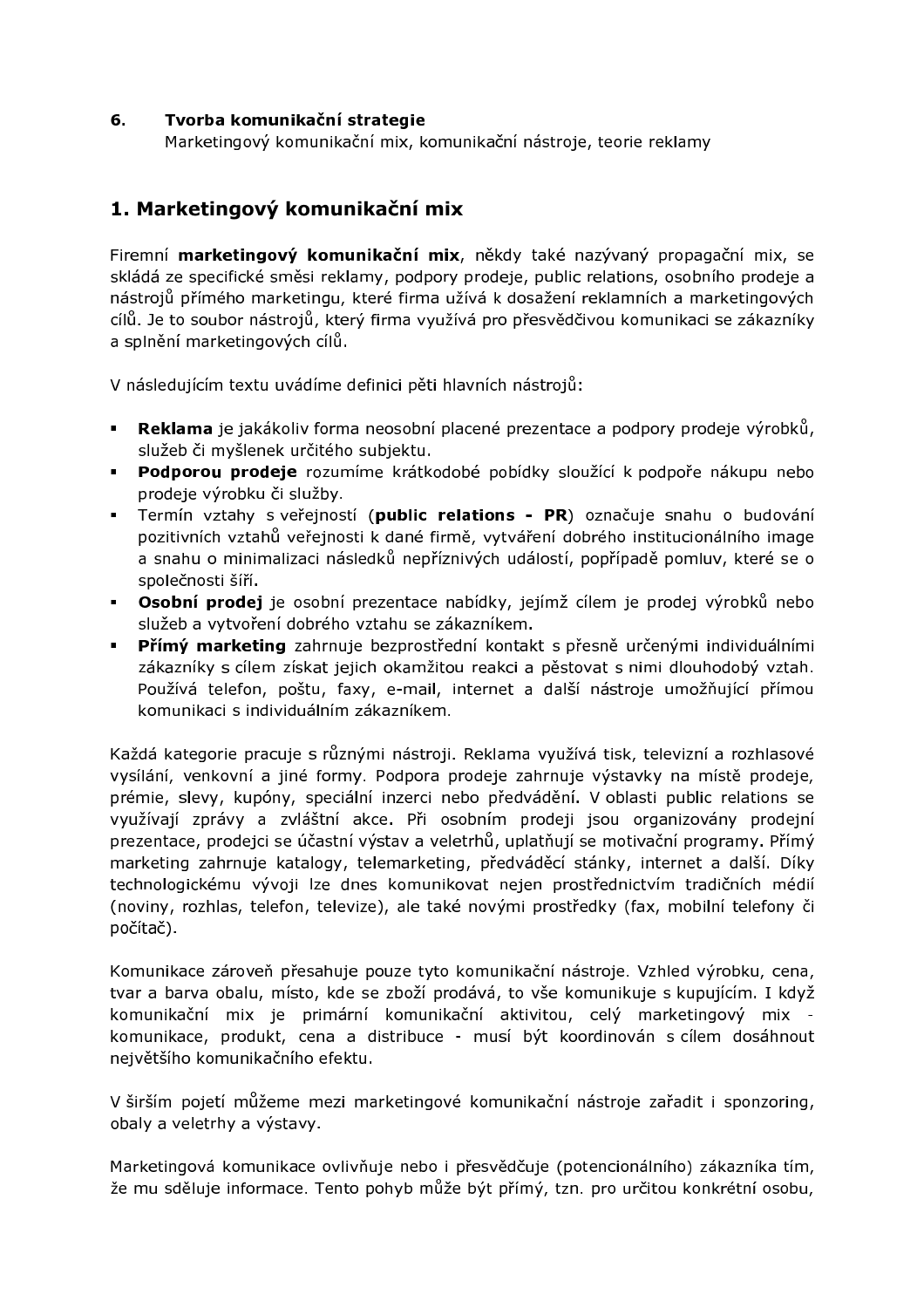a pak se jedná o osobní komunikaci. Sdělení však lze adresovat rovněž mnoha neadresným příjemcům – a v tom případě hovoříme o masové komunikaci. Osobní komunikace je převážně přímá či využívající interaktivní postupy anebo jde především o osobní prodej. Všechny ostatní nástroje patří do masové komunikace. Samozřejmě se jedná o jisté zjednodušení, neboť při praktické realizaci bude složení mixu záviset na dané situaci a kreativním postoji k nástrojům komunikace. Špatná rozesílka může vést k posílení selektivního přijetí a nižší pozornosti věnované specifikům. Níže uvedená tabulka porovnává osobní a masovou marketingovou komunikaci na základě určitých kritérií.

|                               | Osobní komunikace | Masová komunikace |
|-------------------------------|-------------------|-------------------|
| Oslovení široké veřejnosti    |                   |                   |
| • Rychlost                    | Nízká             | Vysoká            |
| • Náklady na jednoho příjemce | Vysoké            | Nízké             |
| Vliv na jednotlivce           |                   |                   |
| Hodnota dosažené pozornosti   | Vysoká            | Nízká             |
| · Selektivní přijetí          | Relativně nízké   | Vysoké            |
| Ucelenost<br>$\blacksquare$   | Vysoká            | Mírně nižší       |
| Zpětná vazba                  |                   |                   |
| - Přímost                     | Dyoustranná       | Jednostranná      |
| • Rychlost zpětné vazby       | Vysoká            | Vysoká            |
| · Měření efektivnosti         | Přesné            | Obtížné           |

Tab. 1.1 Osobní a masová marketingová komunikace  $\mathbb{R}^{n \times n}$  . The contract of  $\mathbb{R}^{n \times n}$  was defined by  $\mathbb{R}^{n \times n}$ 

Následující text dokresluje rozdíl mezi osobní a masovou komunikací na základě jejich uplatnění v marketingové komunikační strategii pro počítač Apple Imac:

#### Osobní komunikace

Prodejce firmy Apple předvádí skupině zákazníků a zájemců nový počítač Apple Imac. Prezentaci předcházely osobní návštěvy velké skupiny potencionálních zákazníků a zájemců (malá rychlost). Za oslovení jednoho nového zákazníka firma prodejci zaplatí mzdu za půl dne (náklady na zákazníka isou vysoké). Jakmile však je dohodnuta schůzka se zákazníkem, pak je malá pravděpodobnost, že vynaložené úsilí bude zmařeno. Naopak je zřejmé, že zákazník bude prodejci věnovat pozornost. Prodejce poskytne zájemci konkrétní vysvětlení, může okamžitě reagovat na jeho dotazy a má okamžitou kontrolu nad tím, zda potencionální klient všemu dobře porozuměl. Je připraven zodpovědět všechny dotazy a pozorně naslouchat potřebám budoucího zákazníka (dvoustranná komunikace). Rychlost zpětné vazby je tedy vysoká, prodejce ví, zda prodá či nikoli. Efektivnost je snadno měřitelná vzorcem prodeje/počet návštěv.

#### Masová komunikace

Firma Apple využívá pro svou reklamu televizi a časopisy. V televizi zadává reklamu v tzv. hlavním čase (prime time), kdy lze během několika sekund oslovit miliony diváků (vysoká rychlost). Není to levné, ale náklady na oslovení jedné osoby jsou podstatně nižší než v případě prodejce. Na druhé straně, pozornost věnovaná danému sdělení je velmi nízká, diváci si povídají s rodinnými příslušníky, čtou, odcházejí z místnosti apod. Selektivní přijetí je ovšem vysoké, protože mnoho lidí vypíná televizní komerční pořady a inzeráty vyhazuje do koše. Je velmi obtížné předat během třiceti sekund nebo v krátkém inzerátu konkrétní sdělení každému, kdo sedí u televize. Lidé sledující reklamy mohou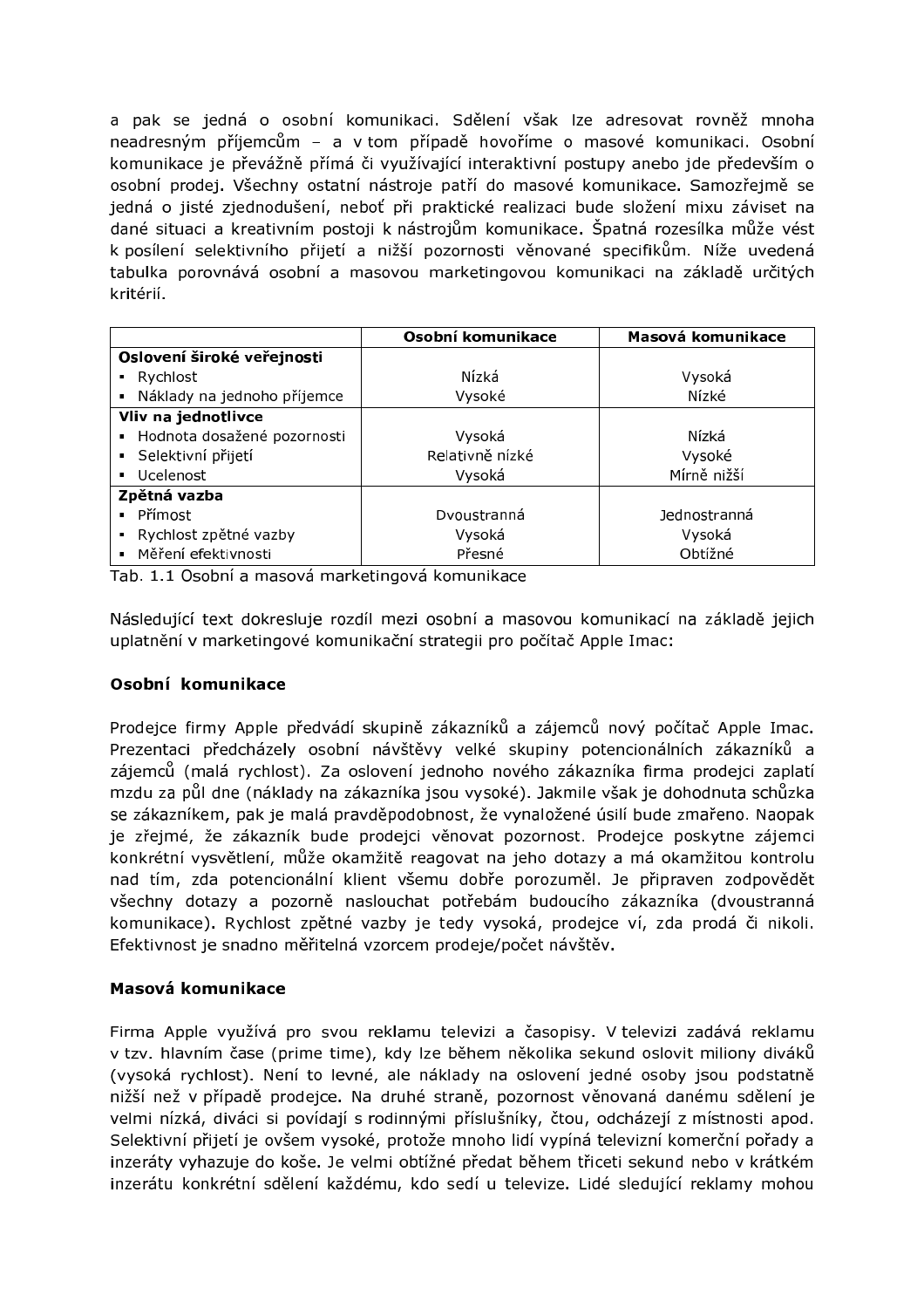mít otázky, které nikdo nezodpoví (jednostranná komunikace). Zpětná vazba je tedy velmi pomalá a efektivnost vynaložených prostředků může být posouzena později, podle pohybu prodeje a míry povědomí o značce. Efektivnost je obtížně měřitelná, průzkum trhu je nutný, ale často vykazuje metodologické slabiny.

Dalším způsobem kategorizace komunikačních nástrojů je jejich odlišování podle toho, zda se jedná o komunikaci zaměřenou na image nebo na aktivity.

Jde-li o komunikaci tématickou nebo zaměřenou na image, pak se reklama snaží cílové skupině sdělit něco o značce, výrobku a službách. Cílem komunikace zaměřené na jmage může být zlepšení vztahů s cílovou skupinou, zvýšení spokojenosti zákazníka nebo znovuposílení povědomí o značce a její preference. To může vést i k pozitivnímu ovlivnění nákupního chování cílové skupiny. Tématická komunikace je také známá jako komunikace nadlinková na rozdíl od komunikace podlinkové, což je jiný termín pro komunikaci zaměřenou pro aktivity. Tento rozdíl linií, úrovní se promítá rovněž do poplatků, jež si účtují reklamní agentury. Všechny podpůrné nástroje pro komunikaci nadlinkovou stojí cca 15 % komisionářského poplatku za nakupovaný prostor v médiích. Komunikace nadlinková je synonymem pro reklamu v médiích (televize, rozhlas, časopisy, noviny, filmy, billboardy apod.). U komunikačních podlinkových nástrojů čili komunikace zaměřené na aktivity není 15 % provize obvyklá.

Tato terminologie však ztrácí na významu, neboť většina agentur si nyní spíše účtuje fixní poplatky za hodinu než provizi. Komunikace zaměřená na aktivity, akce se snaží ovlivnit nákupní chování cílové skupiny a přesvědčovat zákazníka, aby koupil. V praxi však lze jen obtížně oddělit uvedené dva tvpy. Někdy je prvotním cílem reklamy prodat, například je-li signalizována nějaká forma prodejní podpory anebo požadována odpověď na přiloženém kupónu. Návštěvy prodejních týmů mohou mít v určitých případech větší vliv na posílení image a dobrého iména než na okamžitý prodej.

Např. Trevira působí v oblasti výroby ohnivzdorných vláken, které prodává především v Evropě a USA. S postupující globalizací vypukla v důsledku levnějších dodávek z Asie cenová válka, ceny se staly mnohem citlivějšími a také se objevila nová vlákna na bázi upravené bavlny. Trevira pocítila nutnost obnovit pozici značky. Reklamní agentura McCann-Erickson dostala za úkol využít "tahové (pull)" i "tlakové (push)" komunikační prvky s cílem zlepšit image značky Trevira a zvýšit její tržní podíl. Cílem bylo oslovit všechny cílové skupiny v hodnotovém řetězci. Společnou hodnotou pro všechny cílové skupiny byla "krása" (emotivní aspekt značky), "bezpečnosť" (konkrétní faktické vlastnosti), přestože u jednotlivých cílových skupin se lišila váha těchto dvou aspektů. Architekt či výtvarník se určitě více kloní k emotivnímu aspektu než např. tkadlec. Kampaň byla zahájena na mezinárodním veletrhu Decosit v Bruselu, kde se také konala tisková konference pro evropské a americké novináře. Jako hlavní nástroj pro strategickou kampaň zaměřenou na image byly vybrány specializované časopisy, např. Ambiente a World of Interiors. Následovala taktická kampaň zahrnující rozesílky na adresáty, brožurky, vkládané texty do časopisů a reklamu v segmentu zákazníků z oblasti výroby (výrobci oděvů, zpracovatelé, architekti apod.). Vzhledem k rozmanitosti cílových skupin bylo nutné sdělovat různé informace v různé struktuře a hloubce, a proto nebyla vhodná konvenční reklamní média. Místo nich bylo využito interaktivních PDF souborů a CD-ROM. Kampaň vedla k 20% zvýšení prodeje a obratu, což bylo o 8 % více, než bylo plánováno. Tržní podíl značky Trevira se zvýšil od 5 do 41 % v závislosti na tom kterém trhu.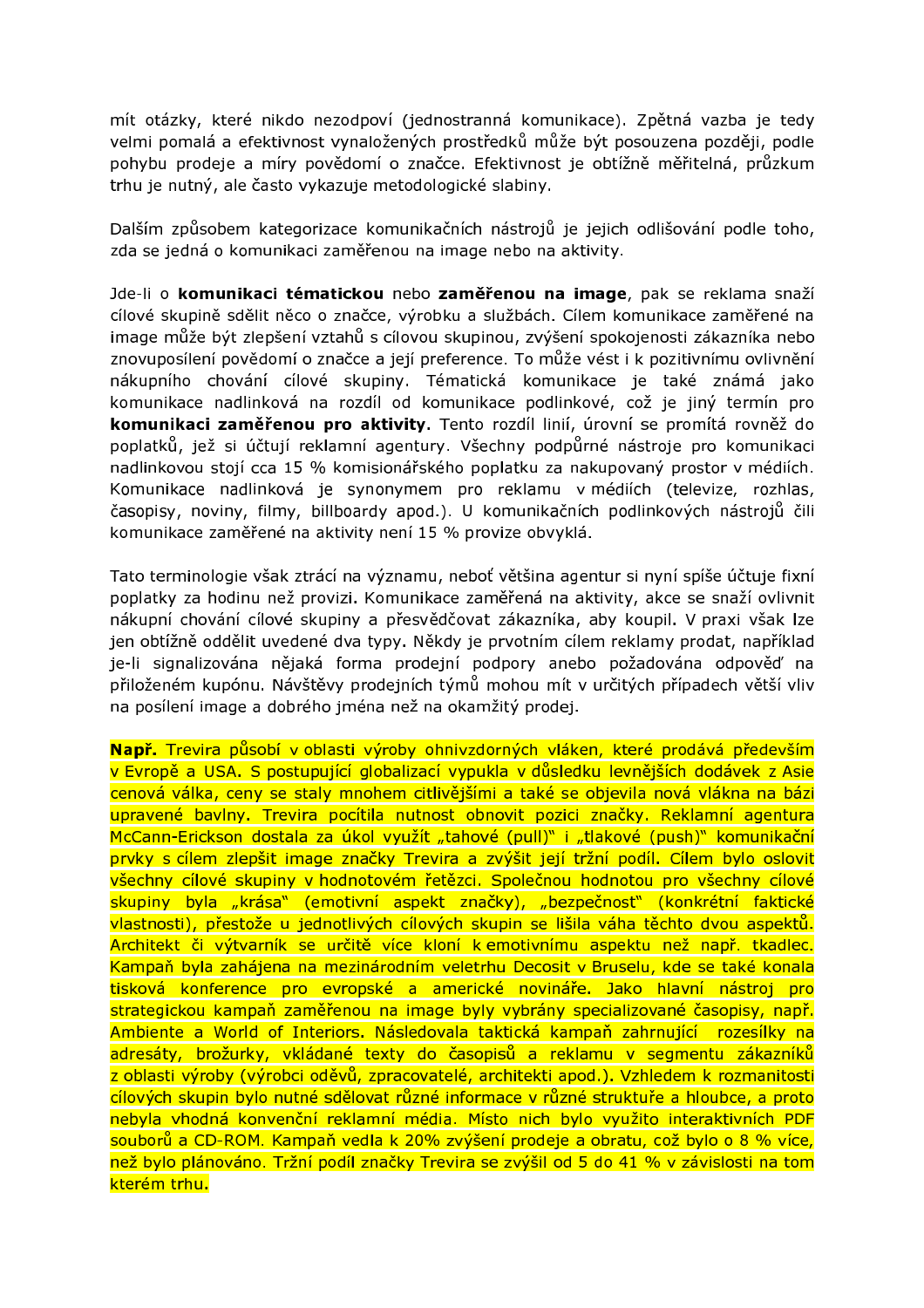**Komunikační politika** je čtvrtým a nejviditelnějším nástrojem marketingového mixu. Obnáší všechny nástroje, jejichž prostřednictvím firma komunikuje s cílovými skupinami, aby podpořila výrobky nebo image firmy jako takové.

# 2. Integrace marketingové komunikace, jednotná (integrovaná) marketingová komunikace

Firmy v celém světě v několika uplynulých dekádách zdokonalily masový, nediferenciovaný marketing, tj. prodej vysoce standardizovaného zboží velkému počtu zákazníků. Vyvinuly účinné reklamní techniky užívané v médiích, které podporovaly příslušné marketingové strategie. Tyto firmy pravidelně investují miliony ve sdělovacích prostředcích a oslovují miliony zákazníků jedinou reklamou. Nyní, na počátku jedenadvacátého století, se marketingoví manažeři dostávají do střetu s novou realitou.

Dnešní realitu marketingového komunikačního prostředí formují dva faktory. Trhy se fragmentují, vytvářejí je spíše menší skupiny zákazníků se specifickými potřebami, a to vyžaduje nový přístup k marketingovým programům, které směřují k budování užších vztahů se zákazníky ve stále menších tržních segmentech. Dále je zřejmé, že rychlý vývoj informačních technologií urychluje nutnost segmentace. Dnešní technologie umožňuje firmám držet krok s potřebami zákazníků díky možnosti získávat informace o individuálních zákaznících a domácnostech. Nové technologie pomáhají komunikovat s malými segmenty mnohem přesněji.

Skok od masového, nediferencovaného marketingu k segmentům měl dramatický dopad na marketingovou komunikaci. Stejně jako masový, nediferencovaný marketing dal možnost vzniknout nové generaci nástrojů komunikace, jeho přeměna v individualizovaný marketing (one-to-one-marketing) vytváří novou generaci mnohem specializovanějších a detailně zaměřených komunikačních aktivit.

Nová komunikační realita nutí manažery přehodnotit úlohu médií a komunikačních nástroiů. Reklama ve sdělovacích prostředcích dominovala dlouho v komunikačních mixech u rychlobrátkového spotřebního zboží, a ačkoli televize, časopisy a další média zůstanou stále důležité, jejich převaha ustupuje. Tržní fragmentace ústí ve fragmentaci médií, neboli v explozi prostředků umožňujících lepší zaměření na cílového zákazníka, což více odpovídá moderním strategiím přesného oslovení zákazníků. Kromě tradičních médií se zvyšuje poptávka po nových, přesněji zaměřených prostředcích, počínaje vysoce specializovanými časopisy a kabelovými televizními kanály přes katalogy na CD až po kupóny na webových stránkách či na zemi nalepené stopy, vedoucí zákazníky podél regálů v supermarketu.

Celkový posun od masového, nediferencovaného marketingu k segmentovanému a tomu odpovídající změny v rozsáhlejším a bohatším mixu komunikačních cest a nástrojů staví před firmy nový problém. Zákazníci nerozlišují mezi zdroji sdělení. V jejich mysli se reklama v různých médiích a různé komunikační postupy stávají součástí jednotného sdělení o firmě. Pokud si sdělení z různých zdrojů odporují, výsledkem bývá zmatení firemního image a umístění značek.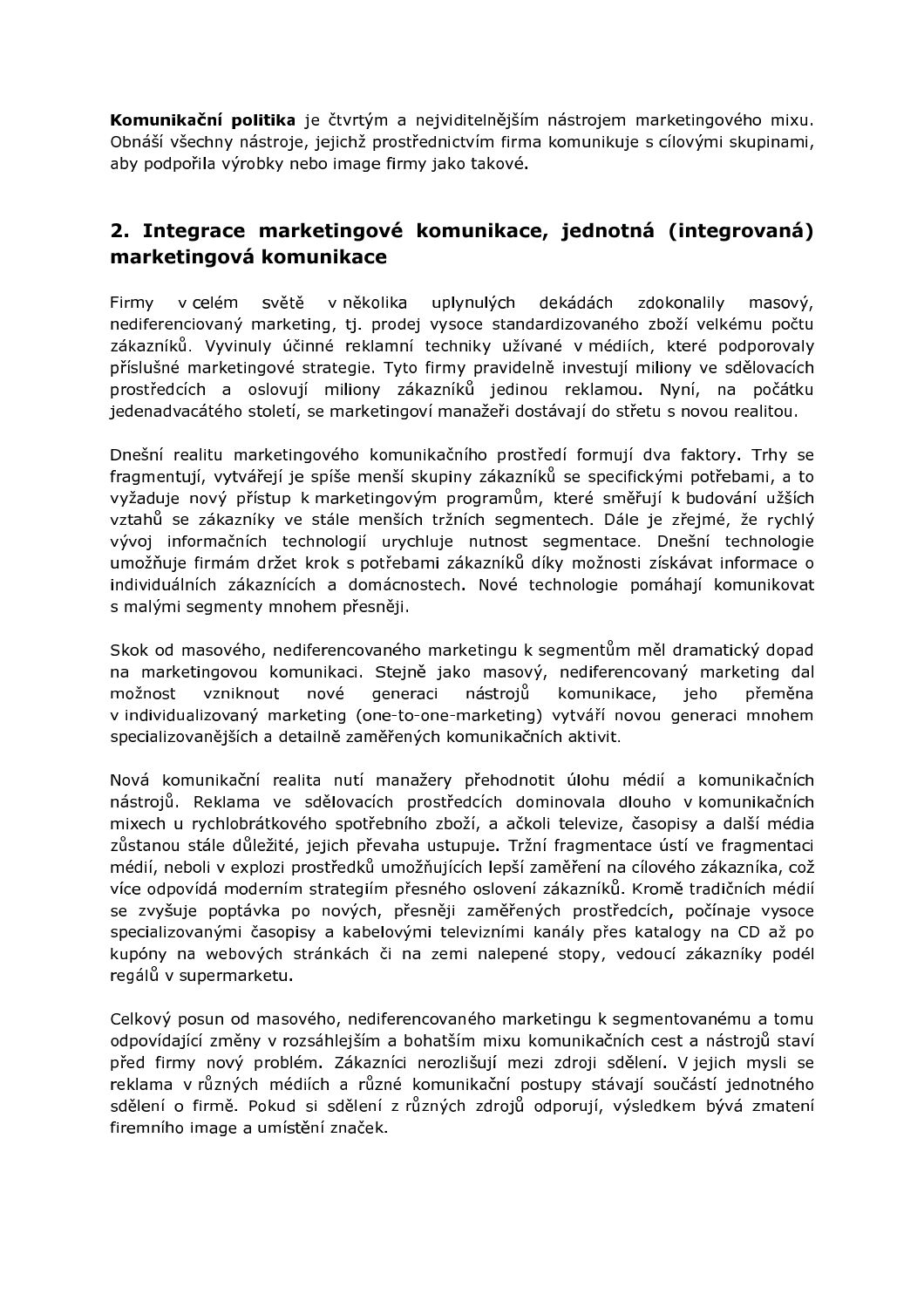Firmy také poměrně často nezvládají propojení různých komunikačních cest. Výsledkem je zmatečná komunikace. Reklama v médiích říká jednu věc, cenové podpory vysílají jiné signály, balení produktu komunikuje další sdělení, ve firemní prodejní literatuře se lze dočíst něco zcela odlišného a dovršuje to webová stránka, která působí dojmem, že s předchozími sděleními nemá vůbec nic společného.



Takto by měl vypadat pečlivě koncipovaný komunikační mix:

Obr. 2.1 Jednotná marketingová komunikace

Problém bývá v tom, že všechna uvedená sdělení vycházejí z různých firemních zdrojů. Reklamní sdělení plánuje a realizuje reklamní útvar nebo reklamní agentura. Komunikace prodejců se připravuje v obchodním oddělení. Opět jiní specialisté odpovídají za public relations, podporu prodeje, přímý marketing, webové stránky a další formy marketingové komunikace. V současné době je taková funkční separace velkým problémem v řadě firem a zvláště jejich internetová komunikace patří do zcela odlišného útvaru. "Tyto nové, technologicky vyspělé skupiny, i když existují jako součást zavedené firmy, bývají vedeny jako odlišná firemní aktivita, často i mimo sídlo a daleko od míst, kde se provádějí tradiční operace," říká expert na integrovanou marketingovou komunikaci. "Většinou v těchto útvarech najdeme mladé, nadšené a technologicky vyspělé mladé lidi s obrovskou touhou změnit svět," dodává "ale oddělenost a nedostatek spolupráce a soudržnost bývá v marketingové komunikaci desintegrační silou."

Všichni známe situaci, kdy nám pořád zní v hlavě slogan z nějakého televizního spotu. Stejné je to s reklamními titulky či popěvky. Některé prostě není možné zapomenout. Většina z nás vstřebala notný díl televizní reklamy. Málokdo si ovšem rozpomene na poslední reklamu, kterou jsme viděli, když jsme surfovali po internetu. To ovšem není nic překvapivého. Neúčinnost webu při budování image značky je jedním nejsledovanějších marketingových témat. Kde je příčina problému? Don Schulz, guru marketingové komunikace, míní, že přehnaná pozornost věnovaná tomuto novému médiu přinesla pouze desintegraci komunikace. Říká: "Moje schránka je plná brožurek či pozvánek na akce slibující interaktivitu nového média, e-business a vše o elektronických médiích. Každá nabízí celkový obrázek internetu, webu, extranetu a intranetu a dalších "netů", které na nás útočí ze všech stran. Existuje nejeden nápad, jak to všechno může fungovat společně a jak to může být začleněno do existujících mediálních systémů. Nic moc se ale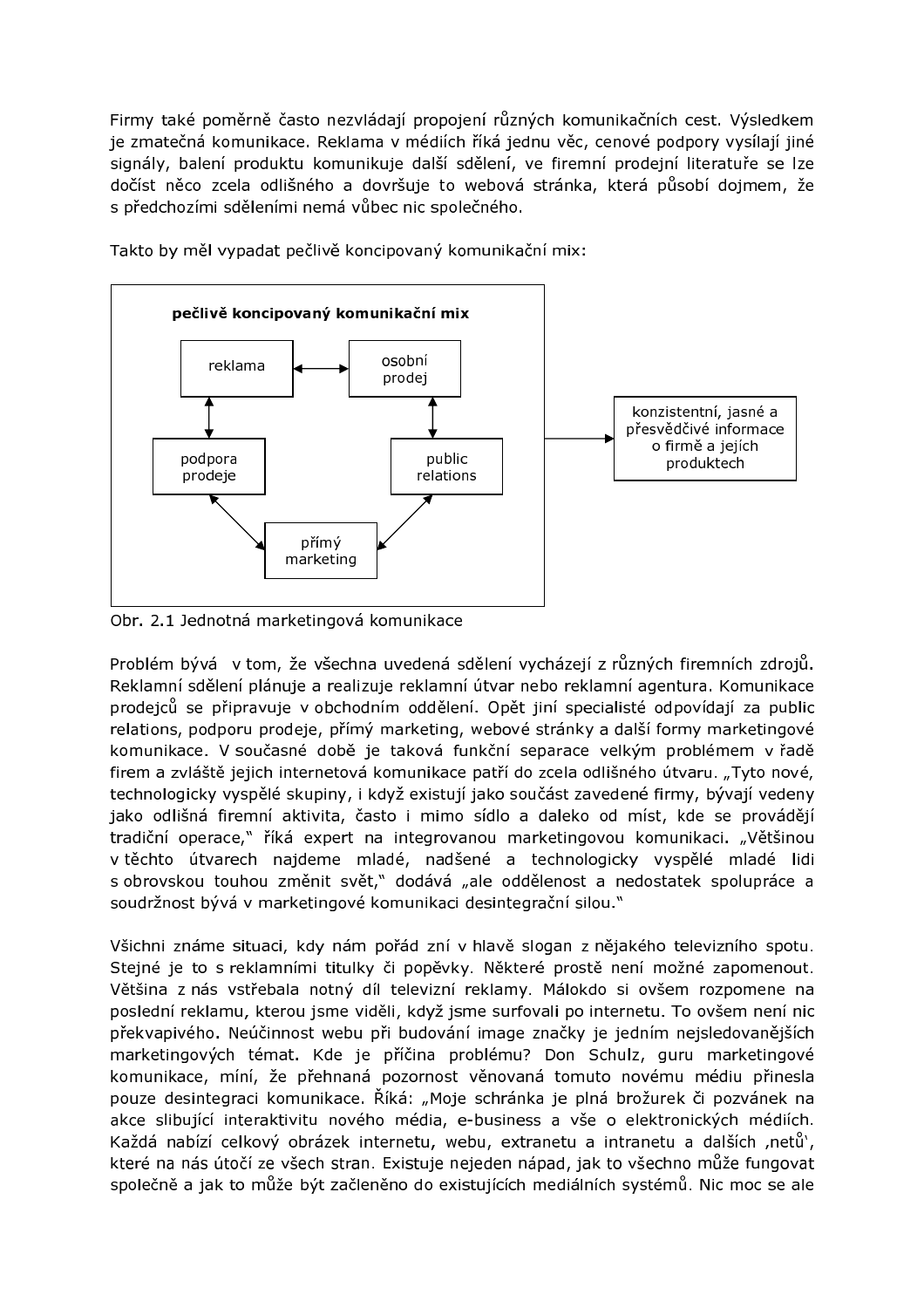neví o tom, jak integrovat existující programy a stávající zákazníky s novým světem 21. století".

Za největší problém považujeme to, že řada firem organizuje svou novou elektronickou komunikaci ve zvláštních a oddělených skupinách nebo divizích a izoluje je od hlavních marketingových aktivit. "Je to oddělenost, co mě děsí," uvádí Schultz, "vypadá to, že si vytváříme tytéž problémy, které jsme měli před integrací s různými skupinami pro reklamu, podporu prodeje, public relations apod., tentokrát s novými médii, marketingem a obchodem. Podle mého názoru jsme zase znovu na nejlepší cestě k totální desintegraci marketingu a komunikačních programů a procesů."

I když firmy "škatulkují" nové komunikační nástroje, zákazníci nikoliv. Podle Schultze platí následující: "Pravdou je, že většina zákazníků nechce "škatulky". Neříkají, že když surfují, přestanou se zajímat o televizi, rozhlas, předplacené časopisy, vyhodí telefony a nepošlou jediný dopis. Tak nevypadá svět zákazníků a neměl by tak vypadat ani svět obchodníků<sup>w</sup>.

Je zřejmé, že internet v sobě má obrovský potenciál pro marketingovou komunikaci. Je však také zřejmé, že při budování značky existují potencionální problémy. Jednou z bariér je, že internet nedokáže vybudovat masové povědomí o značce. Ve skutečnosti to je totéž jako konverzovat postupně s miliony lidmi. Internet zkrátka neumí to, co celými USA sledovaný pohár v americkém fotbale Super Bowl, kdy se desítky milionů lidí ve stejném okamžiku dívají na tentýž třicetisekundový spot firem Nike nebo Hallmark. S internetem není snadné vytvořit univerzální význam (typu slavného sloganu "Just do it!"), což je to hlavní pro rozeznávání značky a její hodnoty. A zatímco někteří obhajují web pro interaktivitu a vysokou zainteresovanost jako velmi vhodný na stále fragmentovanějším, členitějším trhu, jiní nesouhlasí: "Někdo si stále myslí, že web nahradí televizi jako hlavní médium pro budování značky, já o tom však pochybuji Začnete komunikovat s počítačem. Ještě pořád si myslíte, že reklama funguje na webu lépe než v televizích ABC, CBS, NBC a v dalších dvou stovkách televizních kanálů? Jsou zde miliony míst, ne stovky, na která lze vstoupit, a každý má v ruce myš. Podívejme se podrobně na jednu stránku – spousta příležitostí: reklamní proužky, ikony, animované obrázky všude, kam se podíváme. I tady funguje selský rozum - značka se dá budovat na základě zkušeností, ne reklamy".

Další bariérou na internetu je formát a kvalita. Velcí zadavatelé reklamy se stále snaží donutit internetové vydavatele, aby přistoupili na větší a komplexnější druhy reklam s vyšší kvalitou zvuku a pohybujícího se obrazu. Reklamy na webu jsou dosud snadno přehlédnutelné. Ačkoliv i kdyby zadavatelé mohli použít větší a lepší reklamy, pravděpodobně by se setkali s odmítnutím. V digitálním světě má zákazník kontrolu nad vystavením se působení reklamy. Řada zákazníků, kteří s internetem vyrostli, je k reklamě velmi skeptická a k té webové obzvlášť. Zadavatelé neustále bojují o to, aby se zákazníci konečně na jejich reklamu podívali.

Vzhledem k této realitě většina firem volí k vybudování značky klasické marketingové komunikační kampaně. Dokonce i firmy, které prodávají on-line, realizují většinu svých aktivit na podporu značky mimo internet.

Např. Hvězda průmyslového elektronického obchodu, firma Cisco Systems, vynakládá prostředky raději na celostránkovou inzerci v časopise Wall Street Journal než na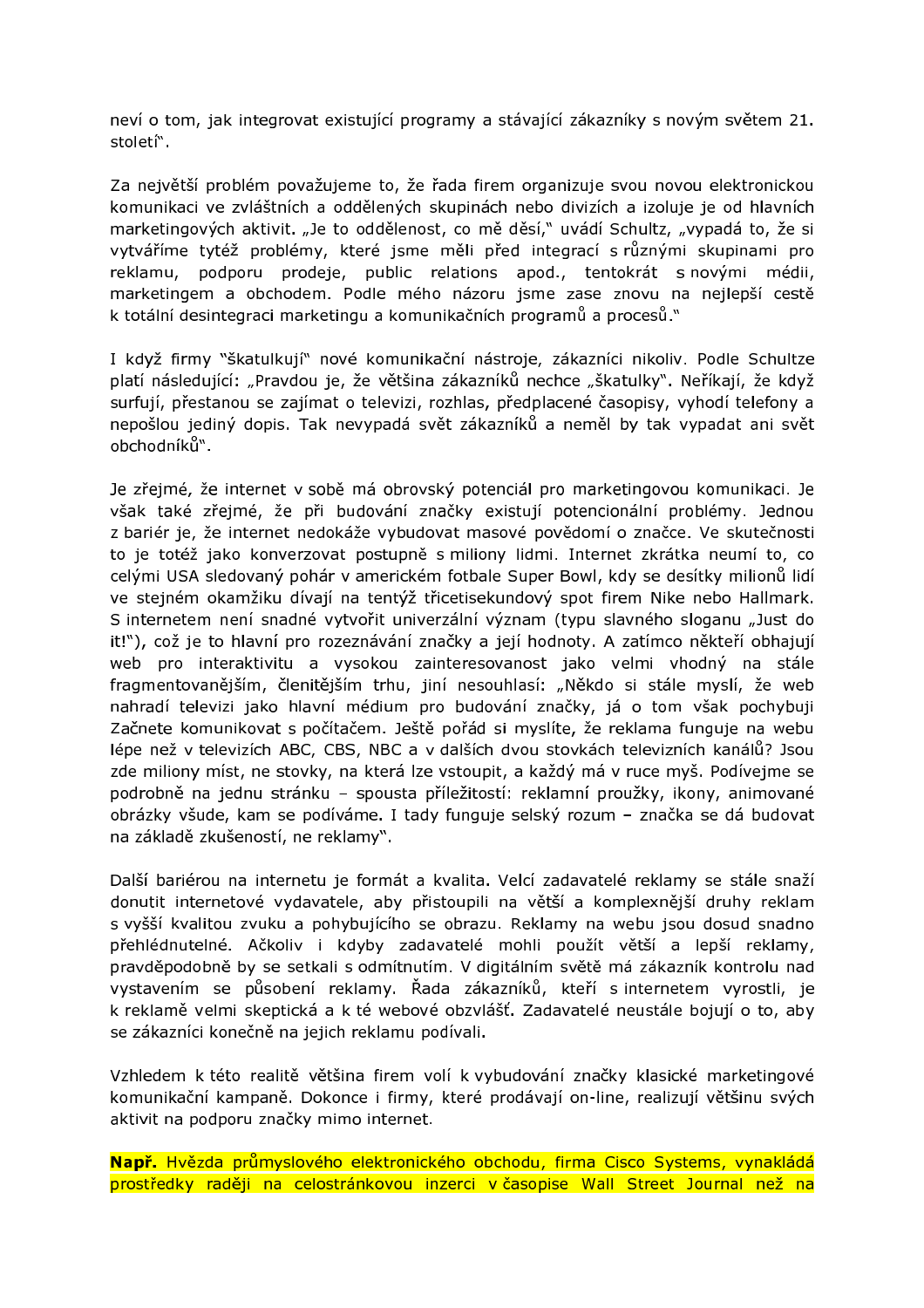proužkovou reklamu - bannery. Firma Dell Computer, která realizuje 50 % obchodních transakcí on-line, patří mezi největší inzerenty v technických časopisech a platí přes 200 miljonu dolarů za reklamní kampaně téměř výhradně v televizi.

Podobně i nejtradičnější firmy přidaly internetové stránky jen jako další médium k těm tradičním. Spojily tak emocionální kampaň a dopad tradičního marketingu značky s interaktivitu a službami nabízenými on-line. Televizní spoty na automobil Saturn stále používají staromódní humorné apely. Dnes ale vedou diváky na firemní webovou stránku, která nabízí pomoc a nemálo zábavy, stránka pomůže vážným zájemcům vybrat model, vypočítat si cenu a zjistit, kde se nachází nejbližší dealer. Dokonce i ty firmy, které nemohou za pomoci internetu prodávat, používají jej jako efektivní nástroj komunikace se zákazníky a k podpoře vztahů s nimi.

Např. Firma Procter & Gamble vytvořila Pampers.com jako poradní centrum pro budoucí rodiče. Stránka nabízí výsledky výzkumu, zábavu, poučení a diskusi nejen o plenkách.

I když internet poskytuje marketingové komunikaci dobrou perspektivu, jen stěží může být samostatným nástrojem budování značky. Pokud se s ním navíc bude zacházet jako s něčím výjimečným, může poškodit jinak účinnou komunikaci. Musí být tedy integrován do širokého marketingového komunikačního mixu. Schultz vyzývá: "Jsem pro integraci, ne pro izolaci. Určitě musíme zkoumat a vyvíjet nové média a přístupy, ale potřebujeme je integrovat s těmi již existujícími, spojit e-commerce s pultovým prodejem. Nikdy předtím nebylo potřeba integrace tak silná jako nyní. Najděme nové elektronické formy na bázi toho, co znamenají - tj. alternativu a snad i zdokonalení existujících postupů - a nic víc. Nic jiného totiž nejsou."

V minulosti nebylo obvyklé, aby za koordinaci veškerých nástrojů v komunikačním mixu byl odpovědný jen jeden člověk nebo jeden útvar firmy. Dnes však koncepci jednotné (integrované) marketingové komunikace používá stále více firem. Podle ní pečlivě integrují a koordinují své komunikační cesty tak, aby byly schopny předat jasné, konzistentní a přesvědčivé sdělení o sobě i o své nabídce tak, jak je uvedeno na výše uvedeném obrázku 1.1. Jeden marketingový ředitel řekl: "Jednotná marketingová komunikace buduje silnou identitu značky na trhu tím, že spojuje a vzájemně posiluje image a sdělení. Jednotná marketingová komunikace znamená koordinaci veškerých firemních sdělení, positioningu a image ve všech komunikačních aktivitách. Znamená to, že materiály public relations sdělují totéž, co kampaň používající přímé zásilky, reklama oslovuje stejným způsobem jako webová stránka."

Z uvedeného vyplývá, že za iednotnou (integrovanou) marketingovou komunikaci (IMC) je považována koncepce, jejímž cílem je sladit a koordinovat veškeré firemní komunikační aktivity. Sdělované informace o firmě a její nabídce musí být jasné, konzistentní a přesvědčivé.

Jednotná marketingová komunikace vyžaduje znalost všech styčných bodů, ve kterých se zákazník setkává s firmou, s jejími produkty a značkami. Každý kontakt se značkou sděluje něco pozitivního, negativního nebo neutrálního. Firma se musí snažit komunikovat jasně, konzistentně a přesvědčivě ve všech styčných bodech.

Integrovaná marketingová komunikace začíná identifikací cílové skupiny a pokračuje vytvořením koordinovaného komunikačního programu s cílem vyvolat očekávanou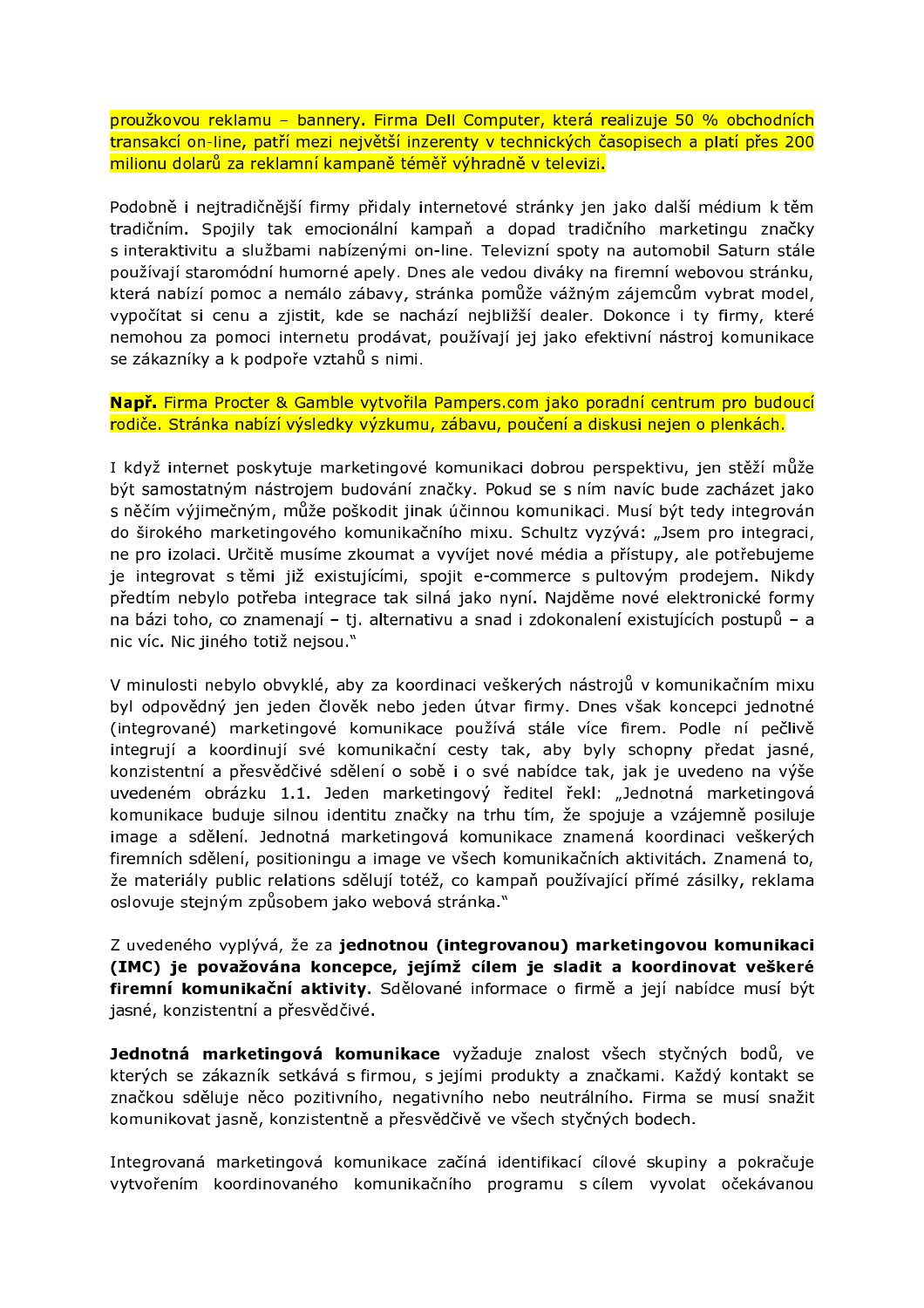odezvu. Velmi často se soustředí na bezprostřední řešení problémů povědomí, na image nebo na preference. Tento přístup je ovšem poněkud krátkozraký. V současnosti se manažeři snaží vidět komunikaci jako řízení dlouhodobých vztahů se zákazníky během předprodejního, prodejního a spotřebního stádia včetně období po spotřebě, komunikační programy je nutné navrhovat pro specifické segmenty, mikrosegmenty či pro jednotlivé zákazníky, protože ti se navzájem velmi liší. V souvislosti s novými technologiemi se musejí firmy nejen ptát, jak se dostat k zákazníkům, ale je třeba zajímat se také o to, jakými cestami se mohou dostat zákazníci k nim.

Komunikace proto musí začít auditem všech potencionálních cílových zákazníků firmy nebo značky. Ten, kdo si chce koupit počítač, se dotazuje jiných lidí, dívá se na televizní reklamu, čte články a inzeráty v novinách a časopisech, navštěvuje různé webové stránky a prohlíží si a zkouší počítače v různých obchodech. Firma musí umět odhadnout vliv jednotlivých komunikačních aktivit v jednotlivých stádiích nákupního procesu. Pochopení těchto souvislostí zlepší schopnost efektivně alokovat zdroje.

Integrace různých nástrojů marketingového mixu je jedním z hlavních principů solidní "zdravé" marketingové strategie, což platí i pro jednotlivé nástroje tohoto mixu. Integrovanou komunikací realizují dobří marketingoví komunikátoři již po desetiletí. Pak se ptáme, proč se v nedávné době dostala koncepce integrované marketingové komunikace do pozice nového trendu, resp. slova, které zvoní v marketingové komunikaci. Je IMC skutečně něco zcela nového? Nebo je to starý nápad, který však byl uplatňován zřídka, anebo vůbec ne? Jinak řečeno, je to něco, s čím všichni souhlasili a mělo to být již dávno realizováno, ale z různých důvodů se to nestalo? Nebo je to něco více než tradiční marketing a reklama oděné do nové terminologie? Ať je tomu jakkoli, integrace různých nástrojů komunikačního mixu je velmi účinná a nezbytná, a to díky mnoha významným trendům v soudobém marketingu. Současně však bariéry, které brání změnám a tedy i úspěšné implementaci IMC, zůstávají stále velmi silné. To také může být vysvětlením, proč koncepce IMC, tak evidentně homogenní a efektivní, nebyla uplatněna již dávno. Integrovaná komunikace má řadu praktických a organizačních důsledků, které ovlivňují způsob, jakým ti, kteří provádějí komunikaci, organizují a strukturují svou činnost a spolupracují s konzultanty v oblasti komunikace, např. z oblasti public relations a reklamy. Tyto důsledky mají rovněž vliv na způsob, jakým pracují i tito konzultanti.

Interaktivní marketing je typický využíváním nových médií, jako je internet a extranet, jež umožňují nový způsob komunikace (interaktivní, dvou- či vícestranný) s různými subjekty a společně s elektronickým obchodem propojují komunikaci s prodejem.

Integrovaná marketingová komunikace se definuje mnoha způsoby, jež podporují její různé aspekty, přínosy a organizační důsledky. Velmi obecně lze říci, že je to nový způsob pohledu na celek, z kterého jsme viděli pouze část jako je reklama, public relations, podpora prodeje, nákup, komunikace, atd., a to takovým způsobem, jak vše dohromady vnímá zákazník - jako tok informací z jednoho zdroje.

Jedná se o integraci specifických komunikačních funkcí, které dříve působily v různé míře samostatně a odděleně. Americká asociace reklamních agentur používá následující definici IMC: "...je to koncepce plánování marketingové komunikace, která respektuje novou hodnotu, jež vzniká díky ucelenému plánu, založenému na poznání strategických rolí různých komunikačních disciplín jako je obecná reklama, přímý kontakt, podpora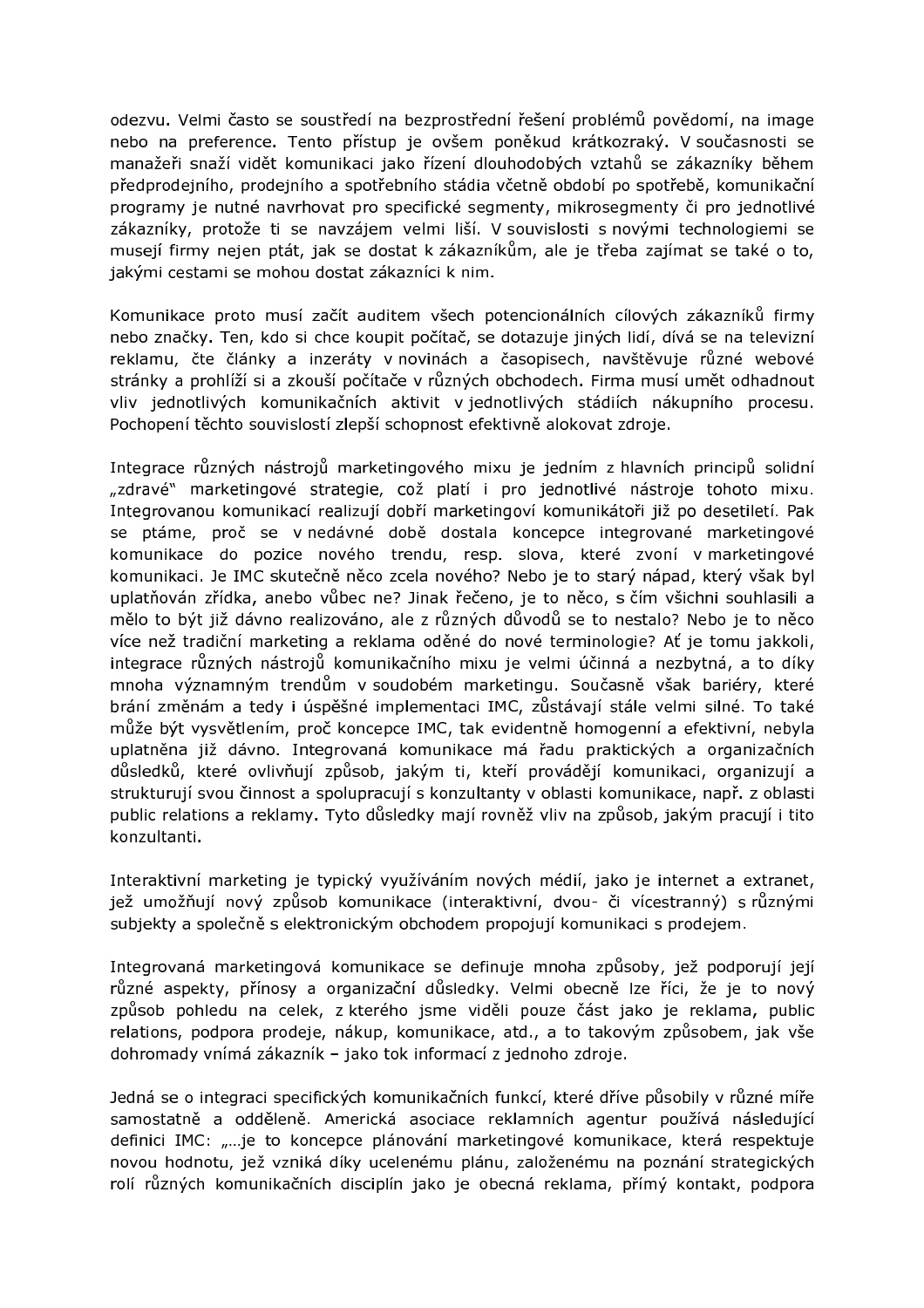prodeje a public relations, a kombinuje je s cílem vyvolat maximální, zřetelný a konzistentní dopad."

Různé definice obsahují stejnou myšlenku: komunikační nástroje, které na sobě byly tradičně vzájemně nezávislé, jsou nyní kombinovány tak, aby bylo dosaženo synergického efektu a komunikace se stala homogenní. Hlavní přínos IMC spočívá v tom, že konzistentní soubor sdělení a informací je předáván všem cílovým skupinám všemi vhodnými prostředky a informačními kanály. Komunikace by se tak měla stát efektivnější a účinnější, a to na základě synergického efektu a souladu mezi použitými nástroji a tím, co chceme sdělit. Jinak řečeno, ve srovnání s tradiční marketingovou komunikací představuje IMC novou hodnotu. Níže uvedený obrázek nabízí přehled různých prvků komunikačního mixu a možné integrované role marketingové komunikace:



- a) Reklama firmy
- b) Komunikace s distributory a prodejci, výstavy, balení, přímý marketing, podpora prodeje apod.
- c) Distribuce, logistika, ceny, vývoj nových produktů atd.
- d) Vztahy s investory, vztahy v komunitě, komunikace se zaměstnanci, vztahy s veřejností a vládou, vztahy s médii, krizová komunikace a firemní identita, realizace komunikace, charita apod.
- e) Publicita produktů, brožurky a další materiály, vztahy s médii, krizová komunikace a firemní identita, sponzorování apod.
- f) Tradiční reklama v masových médiích

Obr. 2.2 Marketingový mix a integrovaná marketingová komunikace

To, co je novinkou v podtextu nového způsobu marketingové komunikace a v diskusi o IMC, je pohled ze strany zákazníka. Jak všichni víme, resp. měli bychom vědět, zákazník příliš nerozlišuje mezi reklamou, sponzorováním, rozesílkou nabídek, podporou prodeje a výstavami a podobnými akcemi. Pro něho jsou všechny tyto aktivity velmi podobné a vnímá je jako způsoby, jak je přesvědčován, aby koupil produkt určité firmy. Je-li oslovován nekonzistentními (nesouhlasnými) sděleními, je zmaten a stěží lze předpokládat, že bude přesvědčen k nákupu. Zákazník totiž velmi citlivě vnímá rozpory ve sděleních. Definujeme-li IMC z pozice zákazníka, pak je to taková komunikace, kdy jsou příjemci nabízeny zdroje, sdělení, nástroje a média takovým způsobem, který je pro něho hodnotný a dává mu možnost lépe a rychleji porozumět sdělení. Integrace se tedy odehrává v zákazníkovi. Úkolem komunikujících je, aby prezentovali sdělení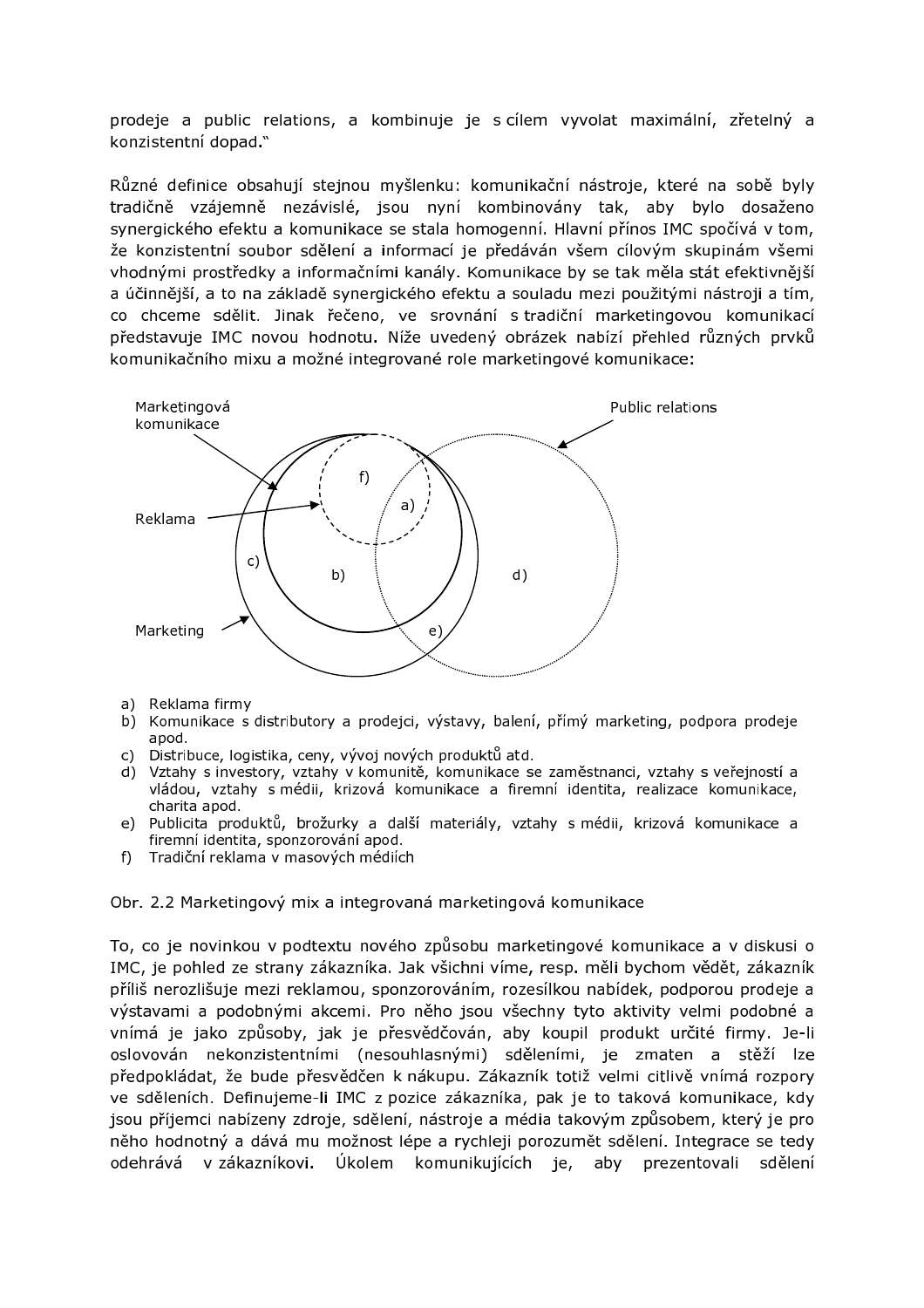v integrované podobě. Znamená to řídit každý prvek kontaktu mezi zákazníkem, výrobkem a organizací, firmou.

Integrovaná marketingová komunikace nevzniká automaticky. Všechny prvky komunikačního mixu musejí být pečlivě plánovány tak, aby plán byl logicky a vnitřně provázaný. To také znamená, že IMC může být úspěšná pouze tehdy, je-li založena na strategické integraci jednotlivých útvarů firmy, které se podílejí na celkové komunikaci. Reklama, public relations, podpora prodeje a osobní prodej jsou však často tradičně řízeny odděleně jednotlivými útvary firmy, jejichž pracovníci zřídka vzájemně komunikují o prioritách a společném postupu. Úspěšná IMC vyžaduje, aby jeden manažer měl pravomoc a odpovědnost řídit jednotlivé specializované útvary, podílející se na komunikaci firmy. Mnohdy to znamená realizovat radikální změnu v organizační struktuře firmy, což bývá jedním z hlavních důvodů, proč integrovaná marketingová komunikace nebyla ve většině firem doposud zavedena.

V této tabulce jsou shrnuty některé z hlavních rozdílů mezi klasickou a integrovanou komunikací. Přehled je zaměřen na měnící se charakter komunikace a měnící se postoj zákazníka. Obě strany potřebují bezvýhradnou integraci komunikačních nástrojů. Tradiční komunikační strategie jsou založeny na masových médiích, předávajících obecná, na prodej zacílená sdělení:

| Klasická komunikace                  | Integrovaná komunikace                  |
|--------------------------------------|-----------------------------------------|
| Zaměřená na akvizici, prodej         | Zaměřená na udržování trvalých vztahů   |
| Masová komunikace                    | Selektivní komunikace                   |
| Monolog, jednostranná komunikace     | Dialog, dvoustranná komunikace          |
| Informace jsou vysílány              | Informace na vyžádání                   |
| Informace jsou předávány             | Informace - samoobsluha                 |
| Iniciativa je na straně vysílajícího | Příjemce přebírá iniciativu             |
| Přesvědčování                        | Informace jsou poskytovány              |
| Účinek na základě opakování          | Účinek na základě konkrétních informací |
| Ofenzivnost                          | Defenzivnost                            |
| Obtížný prodej                       | Snadný prodej                           |
| Vlastnosti značky                    | Důvěra ve značku                        |
| Orientace na transakci               | Orientace na vztahy                     |
| Změna postojů                        | Spokojenost                             |
| Moderní, přímočará, masivní          | Postmoderní, cyklická a fragmentární    |

Tab. 2.1 Klasická a integrovaná komunikace

Integrovaná komunikace je mnohem více personalizovaná, zaměřená na zákazníka, na vztahy a interakci s ním. Není to pouze změna jeho povědomí a postojů, ale také přímé ovlivňování jeho chování. Integrace není synonymem pro marketing vztahů, řízení spokojenosti zákazníka či interaktivní komunikaci. Tyto procesy mohou být uplatňovány v rámci klasické komunikační strategie. Současně však je integrovaná komunikace prostředkem k efektivnějšímu dosažení klíčových cílů moderního marketingu.

Integrace nástrojů vede k synergii v různých směrech. Uvádíme několik příkladů:

- Prodejní tým má mnohem snadnější pozici, pokud jsou výrobek nebo firma dobře známy díky sponzorování nebo reklamě.
- Komunikace v obchodě nebo nákupním místě bude účinnější, bude-li konzistentní s reklamou.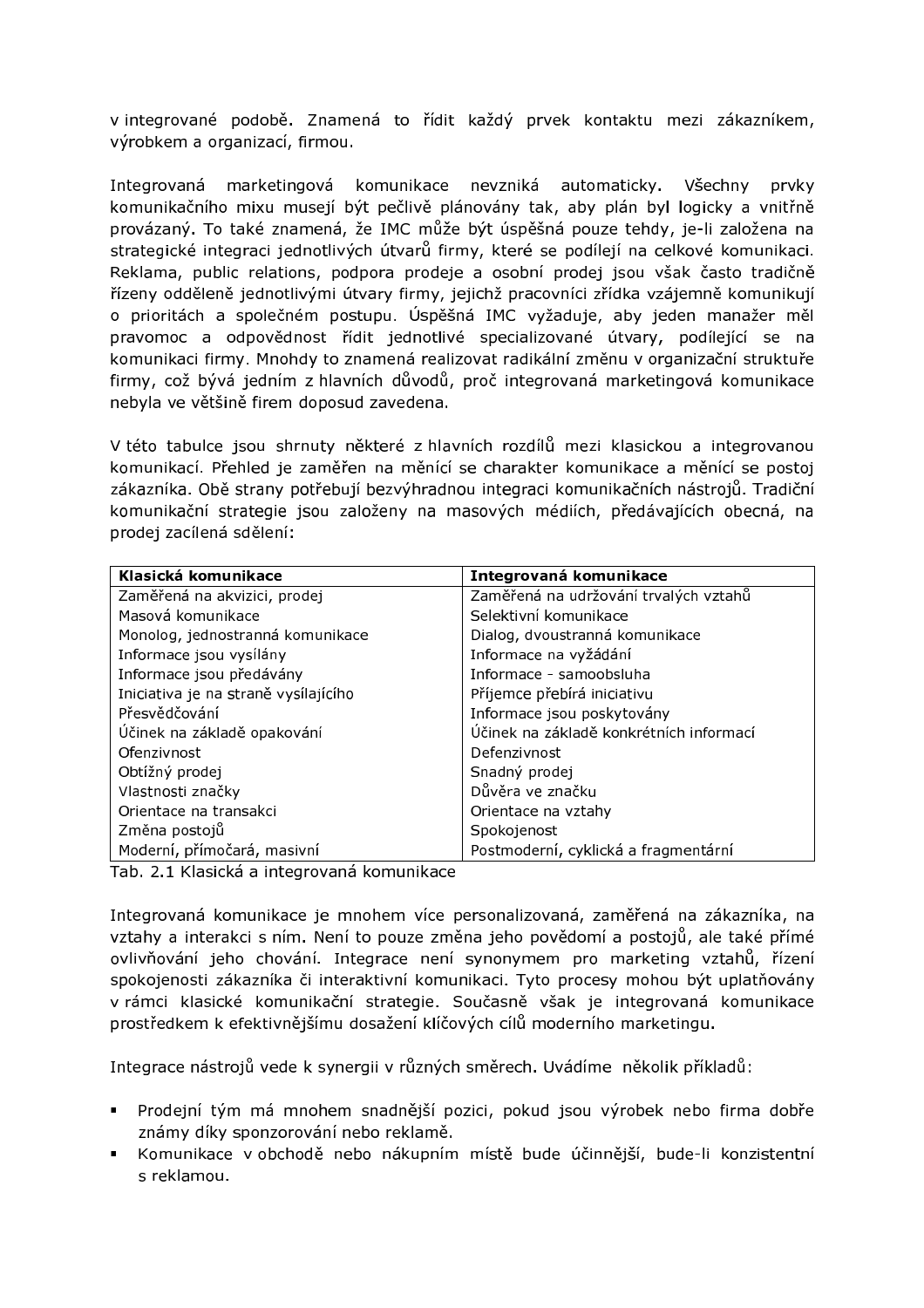- · Podpůrná kampaň bude všeobecně úspěšnější, spojí-li se s reklamou.
- · Přímá rozesílka bude účinnější, bude-li připravena a realizována spolu s reklamní kampaní zaměřenou na povědomí zákazníka a kampani podporující prodej.
- · Public relations, reklama a sponzorování dohromady vytvářejí synergický efekt v oblasti image firmy.
- Návštěvnost webových stránek firmy se zvýší, budou-li inzerovány v reklamě.
- Reklama v souvislosti s výstavami a veletrhy bude efektivnější, pokud návštěva stánku bude spojena s nějakou výhodou.

## Integrace a komunikace firmy

Firemní komunikace může být definována jako celkový integrovaný postoj ke komunikačním aktivitám prováděným všemi částmi firmy, s cílem budovat a udržovat vztahy mezi jejími strategickými cíli, identitou a image. Tato komunikace má tři hlavní cíle:

- · Vytvořit společné východisko, startovací čáru pro konzistentní komunikaci čili definovat firemní identitu, která je v souladu s její strategií.
- · Zmenšit rozdíl mezi žádoucí identitou a image a tou, kterou vnímají cílové skupiny.
- Řídit a organizovat realizaci všech komunikačních aktivit firmy v souladu s výše uvedenými principy.

## Firemní strategie, kultura, osobnost a identita

Firemní strategie může být rámcově definována jako zviditelnění firemní identity. Abychom porozuměli, co vlastně obsahuje klíčový koncept firemní identity, je nutno si uvědomit, že je spojen s celou řadou koncepcí tak, jak to prezentuje následující obrázek:



Obr. 2.3 Firemní strategie, kultura, osobnost a identita a její součásti

Stejně jako je každý jednotlivec určitou osobností, je tomu tak i v případě organizací. Osobnost firmy je dána na jedné straně jejími strategickými prioritami a na straně druhé její kulturou.

Firemní kulturu lze definovat jako "hlubší úroveň základních předpokladů a přesvědčování, jež jsou sdíleny zaměstnanci firmy, působí podvědomě a tvoří základnu pro reflexi firmy zevnitř i zvnějšku. Zkrátka: firemní kultura je "způsob, jak se firma chová a jak věci dělá". Je to soubor norem, které ovlivňují chování všech zaměstnanců. Tato kultura má mnoho úrovní. První úroveň jsou tzv. fyzické aspekty firmy jako je např. vzhled budovy a způsob, jak jednáme s návštěvníky. Druhou úroveň tvoří hodnoty sdílené zaměstnanci jako je např. poctivost v podnikání, ochota prodejců sloužit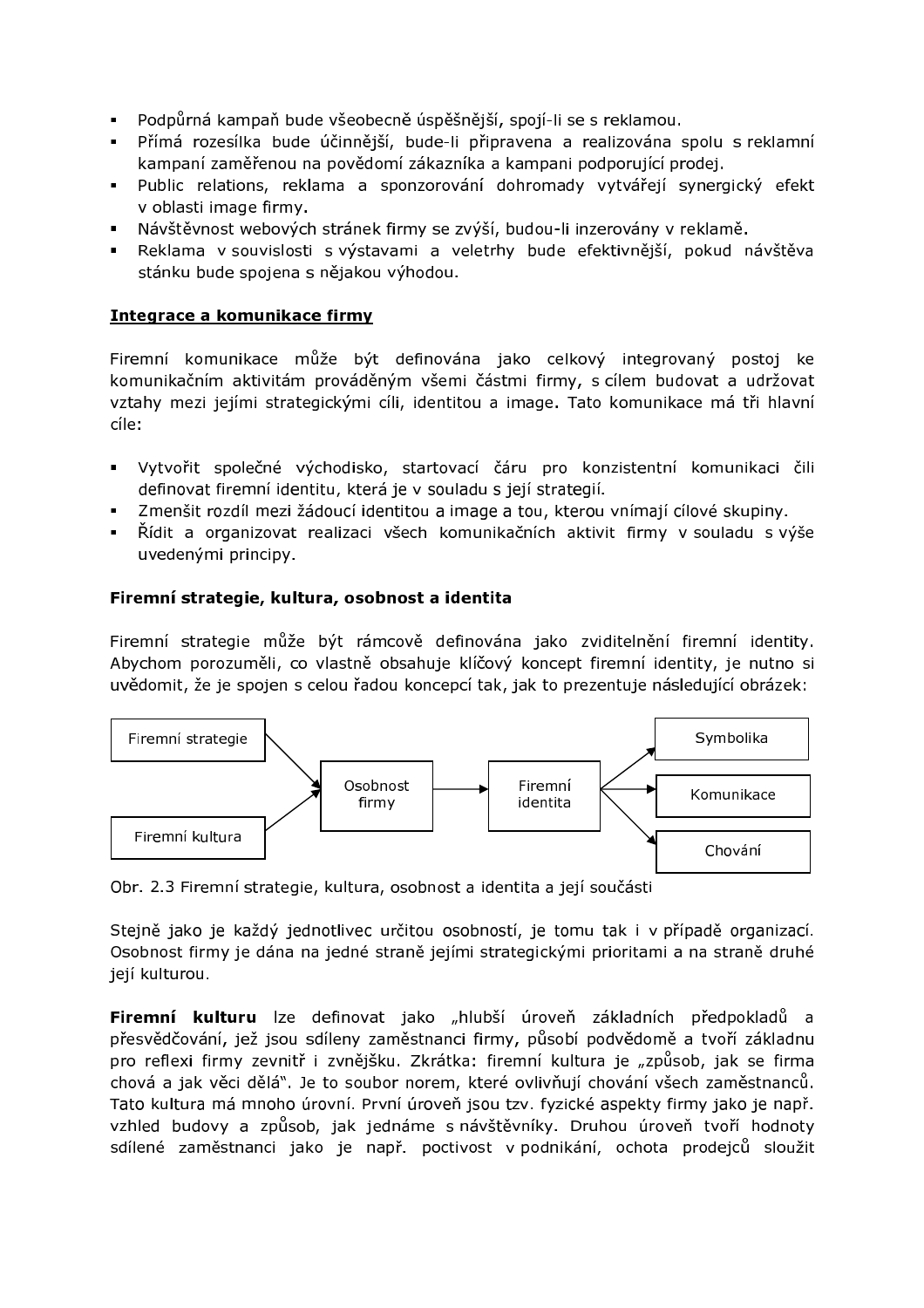zákazníkům a odpovědnost při vyřizování jejich stížností. Třetí úrovně je dosaženo, když každý ve firmě jasně vnímá a sdílí její hodnoty a bezvýhradně se podle nich chová.

Osobnost (osobitost) firmy je také součástí její strategie. Dlouhodobé strategické cíle určují a formují žádoucí osobnost: poslání (mise) odráží osobnost a firemní kulturu, rozhodnutí o positioningu směřují k žádoucí osobitosti. Osobitost také definuje strategické varianty. Firemní kultura a osobnost jsou trvalou součástí jejího vnitřního prostředí a jako takové nemohou být změněny "přes noc". Strategie firmy bude tedy v různé míře založena na trvalých součástech organizace, resp. tyto součásti musejí být přinejmenším brány v úvahu.

Dobře vybudovaná osobnost firmy je založena na mnoha předpokladech. Za prvé všichni zaměstnanci musejí pochopit poslání, tj. čeho má být dosaženo, jaké místo ve společnosti chce firma mít, jaké má hodnoty a jakým způsobem zamýšlí dosáhnout svých cílů. Je nezbytné, aby tomuto poslání věřili a chovali se v souladu s jeho cíli a definovanými hodnotami. Výsledkem je pak soubor charakteristik organizace a jejího chování, které jsou zřetelné v chování manažerů a všech ostatních zaměstnanců.

Firemní identita je způsob, jakým se firma prezentuje cílovým skupinám, je to určitá symbolika, způsob komunikace a chování. Jedná se o hmatatelnou prezentaci, prohlášení, zřetelně sdílené hodnoty nebo firemní kulturu. Identita je tedy to, co firma je, co dělá a jak to dělá. Je spojena s produkty, značkami, způsobem distribuce, komunikace a chování ve vztahu k veřejnosti a svým partnerům (stakeholders).

Rozlišujeme tři typy identity, které závisejí na základních strategických variantách a historii firmy:

- Monolitní identita: celá firma se představuje jednotně, jak vizuálně, tak i komunikačně a svým chováním. Společnosti jako IBM, McDonalds a BP jsou vhodnými příklady tohoto typu identity.
- Řízená identita: pobočky firmy mají svou identitu a styl, ale mateřská organizace je vždy zřetelně vidět v pozadí. Pobočky mají často svou vlastní tradici a styl, jež tvoří důležitý tržní nástroj, ale dohled mateřské firmy je strategicky stejně důležitý. Příkladem mohou být General Motors, Danone, Kraft.
- · Značková identita: každá divize či dokonce výrobek mají svou vlastní identitu a styl, různé výrobkové řady ve firmě jakoby nemají nic společného. Tento typ je často výsledkem fúzí již existujících firem se silnou vlastní identitou anebo firem, jež jsou často v konkurenci značek. Strategické řešení v takových případech umožňuje každé značce hájit svou pozici, i když to může znamenat konkurenci uvnitř firmy. Příkladem může být Procter & Gamble.

Výběr určitého specifického typu identity závisí na strategických prioritách a má velký vliv na strategii značky, marketingovou komunikaci a komunikaci firmy.

Firemní komunikace je odvozena od identity a musí být konzistentní s jejími významnými prvky. Například firmy, které jsou průkopníky na trzích, budou komunikovat mnohem agresivněji, používat mnohem přímější "partyzánské" typy marketingu a komunikační strategie, podpory prodeje a komparativní propagační techniky. Podobně principy marketingu zdůrazňujícího hodnoty, jako je např. marketing pro Body Shop, se budou odrážet ve všech komunikačních aktivitách. Sponzorování bude využito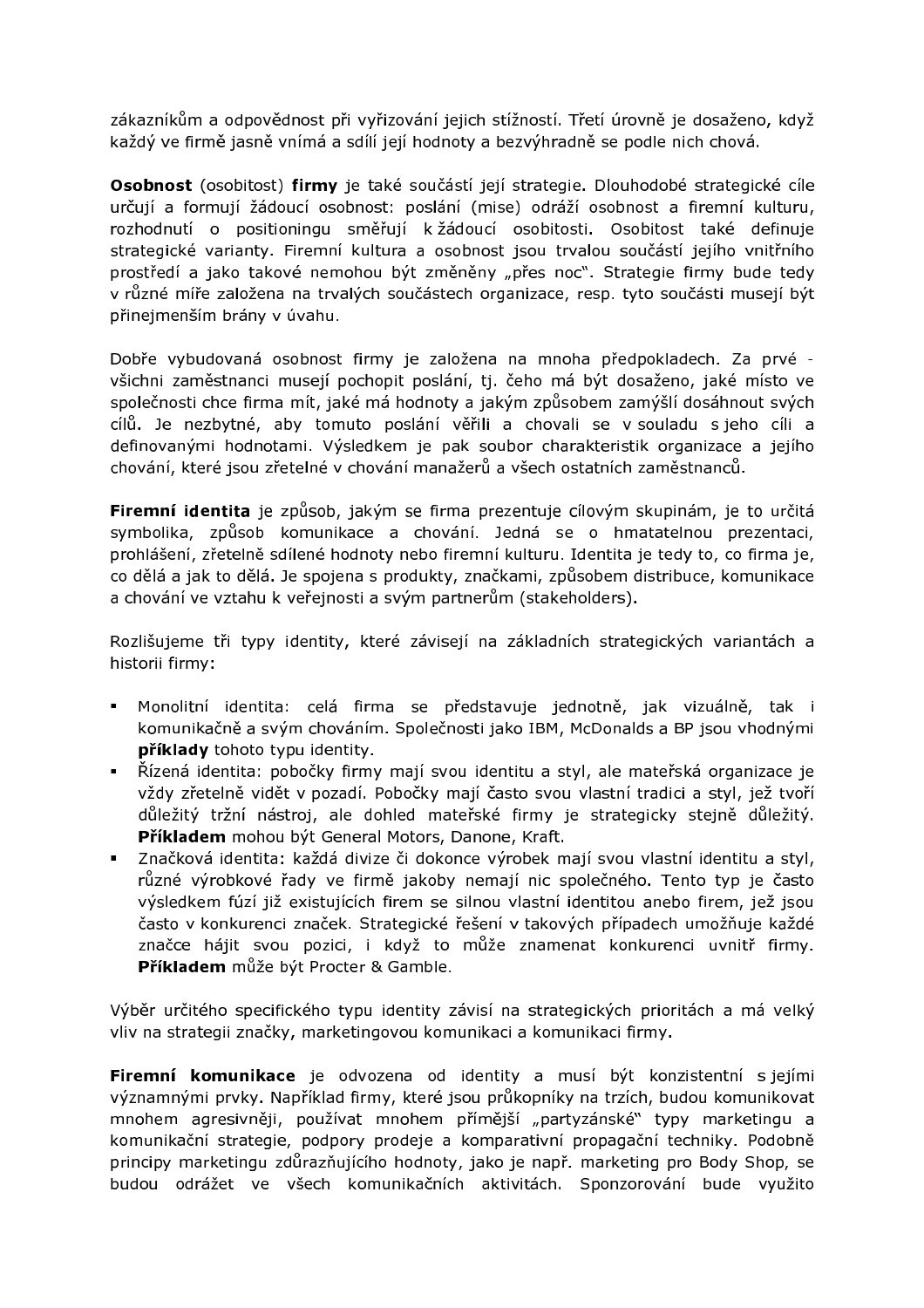k propojení image firmy s ochranou přírodního prostředí a přírodním životem a komunikace v obchodech bude zaměřena na taková sdělení, jako je snížení odpadů díky recyklaci, jednoduché nenápadné balení apod.

Avšak tvorba a udržování identity je něco více než konzistentní používání tradičních nástrojů pro komunikování jejich klíčových prvků. Vše, co organizace dělá, veškerý materiál, který používá, by měly být integrální součástí jejího úsilí prezentovat svou identitu v homogenní a konzistentní podobě. Symbolika firmy, resp. celkový design, ucelený styl vizitek, hlavičkového papíru, dopravních prostředků, dárků, oděvů, zařízení, balení apod., jsou integrálními částmi identity nebo přinejmenším způsobem, jakým se zviditelňuie.

Jméno firmy, logo, heslo jsou živými prvky firemního stylu a důležitými prvky firemního designu. Zviditelňují firemní identitu. Loga a hesla by měly mít určité vlastnosti:

- Logo by mělo dlouhodobě zviditelňovat firemní strategii. Je důležité pro celou firmu používat jedno logo a jedno heslo. Heslo by mělo co nejdokonaleji vyjadřovat firemní strategii.
- · Loga a hesla musejí být unikátní, protože jsou nástroji odlišení firmy od konkurence. Hesla, která jsou relevantní, ale příliš obecná, nejsou vhodná, stejně jako hesla podobná heslům konkurence. Totéž platí, pokud jde o název firmy. Úprava a barvy jsou v rozpoznávání loga či značky ve vztahu k produktům často mnohem důležitější než slova (název značky).
- · Hesla by měla oslovovat zákazníka, jinak nebudou mít pro výlučnou firemní image velký význam.
- · Logo a heslo by mělo být časově neohraničené, přitom však schopné modifikace. Všechna loga, která se často mění, vypovídají o krátkodobých cílech firmy, a proto by měly mít dlouhodobou životnost. Současně by však měly umožňovat modifikaci podle měnících se estetických preferencí, aniž by se radikálně měnila vnitřní firemní symbolika.
- Hesla a zejména loga je třeba využívat za všech okolností a všemi nástroji. Tyto nástroje zahrnují reklamu, rozesílky, výroční zprávy, ale také firemní vizitky, hlavičkové papíry, obálky, brožurky, dopravní prostředky, filmy, vázanky, pera, tiskoviny apod. Měly by být stejně unikátní na vizitkách i na firemních autech. Je důležité, aby byly kombinovatelné s jinými logy, vhodné pro zařazení do komunikačních nástrojů v různých barvách, na nejrůznějších formátech papíru a v rozličných tvarech.
- · Firemní design, to nejsou pouze loga a hesla. Známe mnoho příkladů, kde inteligentní design významně přispěl k identitě firmy a značky:
	- tvar nádoby, obalu (Absolut Vodka),  $\omega_{\rm{max}}$
	- unikátní otevírání (pivo Grolsch),
	- obalový materiál (Ferrero Rocher),
	- barva obalu (Marlboro),
	- užití zosobnění (KFC a Colonel Sanders, Marlboro kovboj).

Vedle firemní komunikace a designu je to také chování organizace, které je důležitým faktorem zviditelňování identity. Heslo "činy jsou důležitější než slova" je v této souvislosti velmi příznačné. Způsob, jakým se chovají zaměstnanci McDonalds restaurací, je integrální součástí firemní identity. Přátelství bank s klienty proklamované prostřednictvím reklamních kampaní bude zcela zničeno nekonzistentním chováním jejich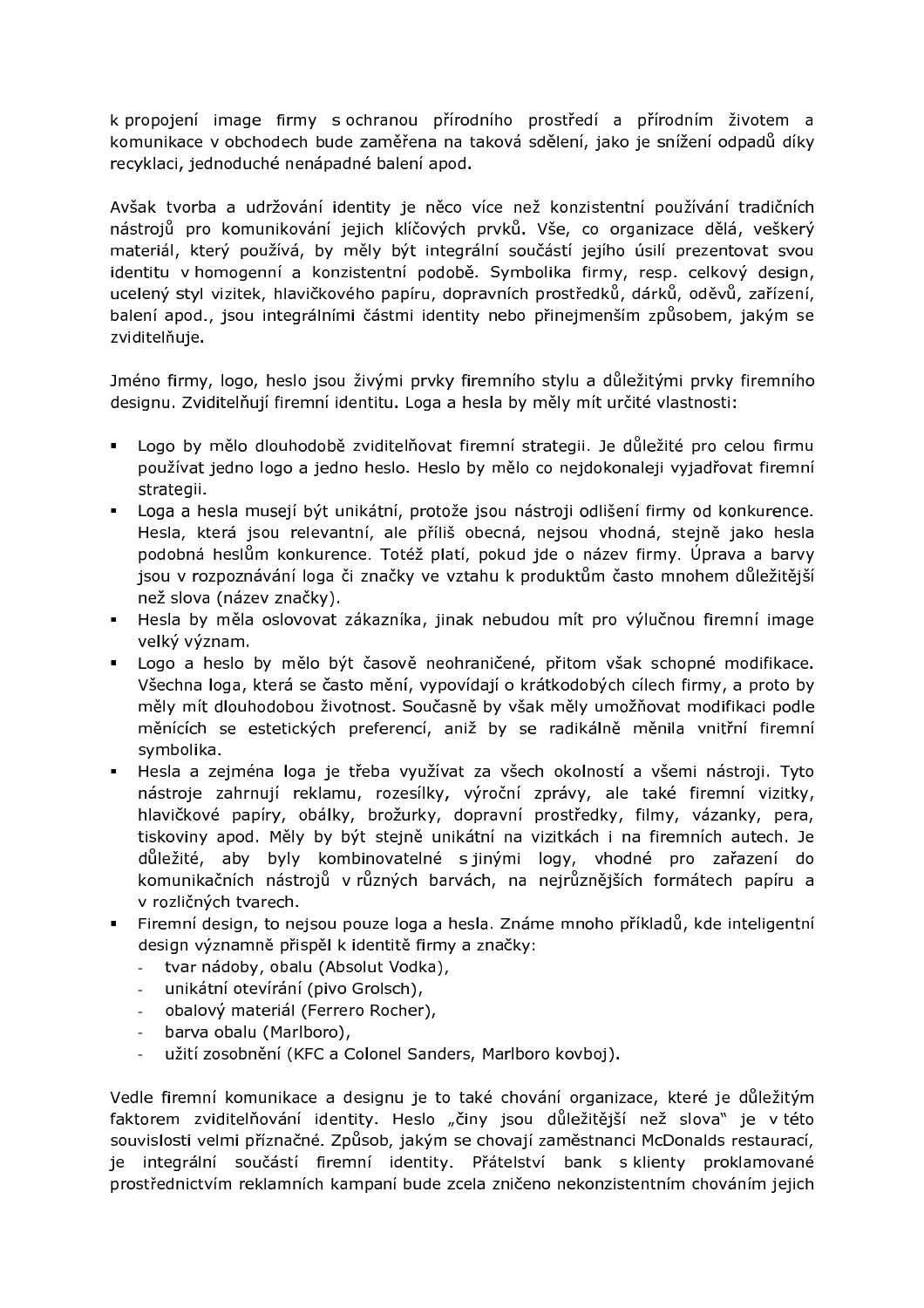pracovníků. Minerální voda uplatňující "čistotu" jako hlavní prodejní přednost nemůže provozovat něco, co poškodí tento princip, např. výrobní proces, při němž jsou používány toxické chemikálie, nebo nezaručovat dostatečnou hygienu při plnění lahyí.

Interní marketing a komunikace jsou rovněž součástí firemní identity a je mimořádně důležité přesvědčit a vyškolit zaměstnance, aby dodržovali její principy.

Rostoucí pozornost věnovaná identitě organizace má několik důvodů:

- Podnikatelské prostředí se rychle mění a ovlivňuje strukturu a strategické záměry  $\blacksquare$ firem. Jedná se o fúze, spojení, změny charakteru trhu apod. Je tedy nezbytné trvale sledovat a hodnotit identitu spolu s rychlými změnami strategie.
- · Odlišovat se od ostatních je stále obtížnější. Unikátní identita může být rozhodující pro dosažení výlučné tržní pozice.
- · Firmy se stávají stále více globálními, a tím se zvyšuje riziko nekonzistentnosti komunikace, prováděné jednotlivými částmi firmy. Posilování společné firemní identity může být základem pro konzistentní komunikační strategii.
- Docílení výhod z rozsahu je podmíněno konzistentností všech forem komunikace. Vhodnou startovací čárou je tvorba společného základu, tj. společné firemní identity, která vychází ze správně definovaných strategických variant.
- · Dobře zavedená identita může zvyšovat motivaci zaměstnanců. Cítí-li se být "členy rodiny" stimuluje to jejich pracovní výkon.
- · Firemní identita, je-li přesvědčivě komunikována, vytváří důvěru a dobré jméno firmy u externích cílových skupin a partnerů. Partneři a investoři budou mít více důvěry, vztahy s vládními orgány se zlepší, firma bude přitahovat kvalitnější pracovníky a veřejnost k ní získá mnohem příznivější postoj.

## Image a reputace firmy

Image firmy je image identity, jak je vnímána cílovými skupinami. Jedná se tedy o postoj veřejnosti k dané společnosti - subjektivní, mnohorozměrný dojem, který vyvolává. Image není vždy konzistentní s žádoucí firemní identitou, může zde existovat nesoulad.

Reputace firmy je dojem, jaký vyvolává u jednotlivců na základě jejich zkušeností či vlivu komunikace, chování a symbolik. Zatímco image může být pomíjivá a mít krátké trvání, reputace je mnohem silněji zakořeněná v povědomí jednotlivců. Image lze obměňovat, ale reputace firmy se velmi obtížně mění v krátkém čase, neboť je odvozena od důvěryhodnosti, spolehlivosti a odpovědnosti. Odráží pohled na hodnoty, klíčovou identitu a prvky image dané firmy.

Image firmy je ovlivněna řadou faktorů: dva z nich představuje identita a komunikace. Tyto faktory jsou uvedeny na níže umístěném obrázku: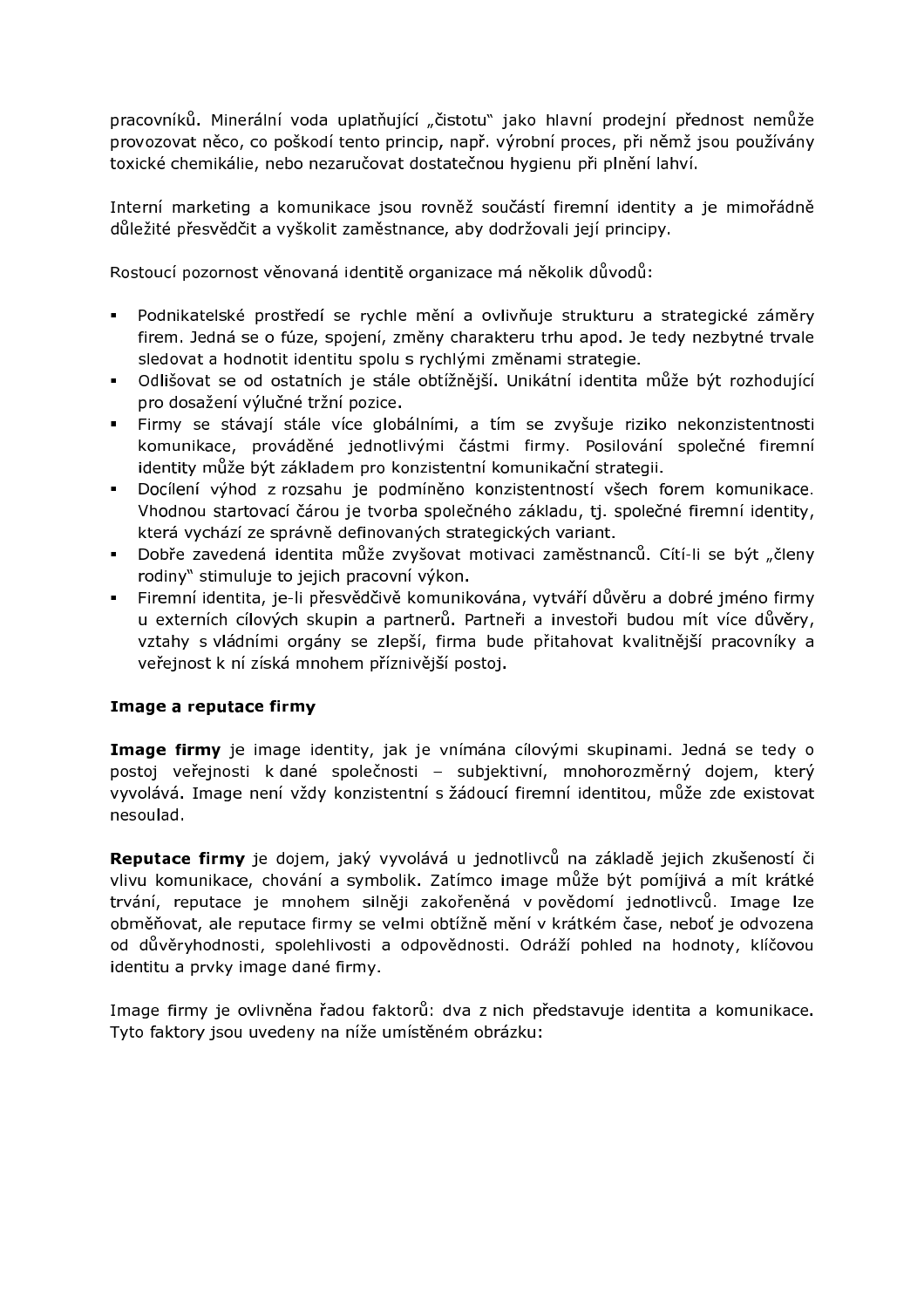

Obr. 2.4 Faktory ovlivňující image firmy

Firemní identita neboli kultura a její strategie jsou důležitými určujícími faktory pro image, stejně jako marketing a komunikace. Důležitou roli však hrají i zaměstnanci firmy. Způsob, jakým komunikují a jak se chovají k externím cílovým skupinám, rovněž do značné míry ovlivňuje, jak je organizace vnímána. Z toho důvodu hraje interní komunikace významnou roli při budování identity. Nesoulad mezi tím, jak jsou vnímáni zaměstnanci a žádoucí identitou vede k rozporům této oblasti.

Můžeme nalézt různé problémy v interní a externí komunikaci. Např. strategie nebyla vůbec interně komunikována nebo sice komunikována byla, ale je v rozporu s historicky vyvinutou identitou, chováním firmy či komunikací. Jiný příklad: strategie byla komunikována, pochopena a je v souladu, avšak zaměstnanci nemají postupy, jak ji přeměnit v realitu. Ideální příklad: dobrá strategie je interně komunikována, je kompatibilní a realizovatelná a interní a externí komunikace jsou v souladu. Nerealistické cíle reklamy, nevhodná externí komunikace vyústí v rozpor mezí tím, co je sdělováno veřejnosti, a tím jak se chovají a co sdělují zaměstnanci cílovým skupinám. Předpokladem pro efektivní interní komunikační strategii je vytvoření takového prostředí, které oceňuje volnost při sdělování nových myšlenek, kde fungují nástroje jako jsou schránky na zlepšovací návrhy, kde mohou působit kroužky kvality, porady a výbory, a v neposlední řadě zde pracují manažeři ochotni přijímat náměty a zpětnou vazbu.

Kromě vlastních zaměstnanců ovlivňují image firmy další subjekty jako jsou distributoři a reklamní agentury. A konečně je to také produkt a zkušenosti spotřebitelů s ním, jež mohou významně podpořit nebo poškodit image. Na uvedeném obrázku jsou komplexně shrnuty všechny skutečnosti ovlivňující image: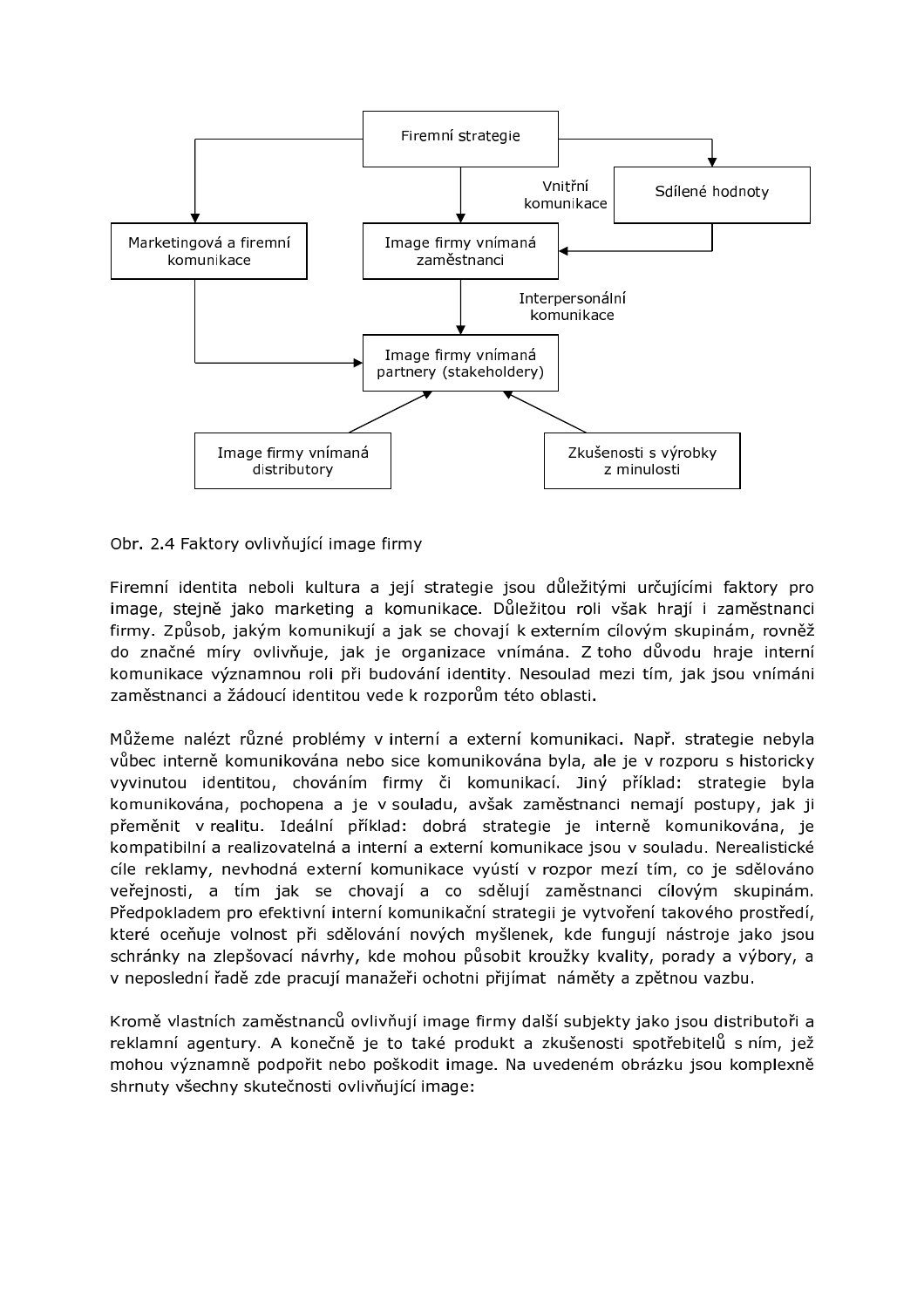

Obr. 2.5 Důležité faktory řízení image firmy

Image firmy lze rovněž definovat jako postoj cílových skupin k organizaci - a image a postoj jsou v podstatě dvě strany stejné mince. Koncepce "image" je užívána k popisu vlastností objektu, např. firmy, zatímco pojem "postoj" se uplatňuje při popisu vlastností osob. Postoj a image mají tyto tři dimenze:

- Hodnoty, poznávací dimenze postoje. Lidé mají určitá přesvědčení o firmě, např. ve firmě je dobré pracovat, firma vyrábí výrobky vysoké kvality.
- Pocity, emocionální součást postoje. Lidé mohou mít k firmě negativní postoj, protože je necitlivá k přírodnímu prostředí nebo má potíže.
- Chování. Členové cílové skupiny kupují výrobky firmy nebo se ucházejí o práci v ní.

Komunikace firmy by měla být zaměřena na všechny tři součásti ovlivňující postoj. Image jako taková není ani dobrá ani špatná. Image není monolit, nýbrž jev mnoha dimenzí. Postoj lidí k firmě je tvořen mnoha charakteristickými znaky a také tím, jakou důležitost jim přikládají. Firma může být posuzována na základě takových znaků, jako je kvalita výrobku, způsob externí komunikace, systém hodnot, přátelské chování zaměstnanců, politika ve vztahu k životnímu prostředí apod. Je zřejmé, že ne všechny charakteristické znaky jsou stejně důležité a cílové skupiny si tvoří své vlastní pořadí. Z koncepčního pohledu pak můžeme říci, že image je váženým průměrem odrazu jejich jednotlivých dimenzí u jednotlivců anebo cílových skupin.

Obrázek 2.6 také ukazuje na další důležitý aspekt image firmy, který spočívá v tom, že její charakteristické znaky nejsou chápány jako dobré nebo špatné, ale jako horší či lepší ve vztahu k něčemu. Lze tedy říci, že image by měla být vždy porovnávána s nějakou normou či standardem, může to být image konkurentů, firemní image v minulém období nebo nějaký očekávaný standard v budoucnu. Zvláště důležité je to tehdy, chceme-li měřit a vyhodnocovat výsledky v průzkumu image korporací či firem. Některé aspekty image se mohou lišit v závislosti na určité cílové skupině: zaměstnanci mohou firmu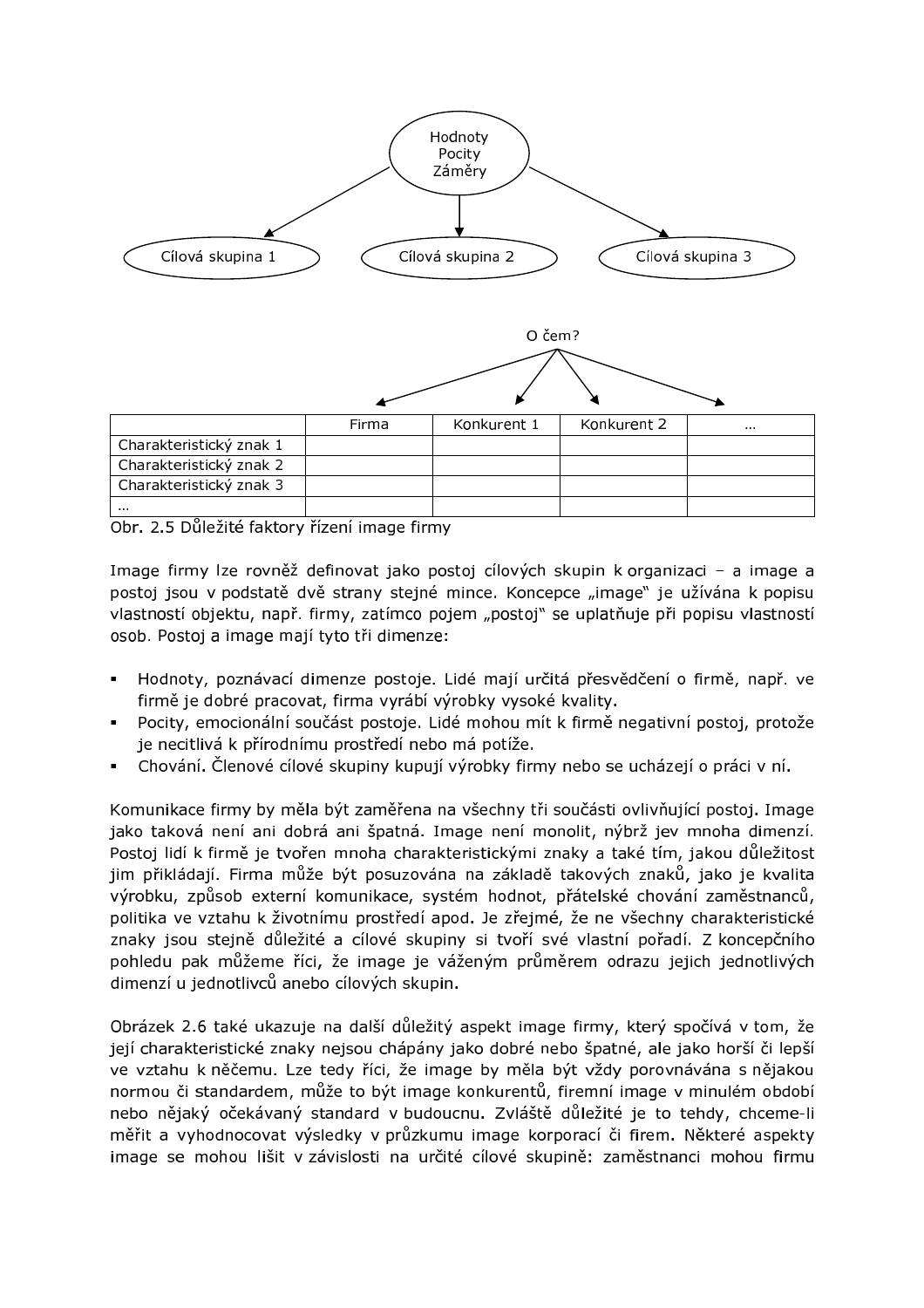vnímat jako ne příliš přátelskou k zákazníkům či prodávající výrobky nízké kvality, zatímco média či distribuční sítě mohou mít zcela odlišný názor.

Obr. 2.6 Multidimenzionální firemní image finančních novin a jejich dvou konkurentů str. 39

Jakou hodnotu má pozitivní image?

- · Dodává organizaci autoritu, což je základem úspěchu a prosperity.
- · Zákazníci kupují výrobky ne vždy pro jejich mimořádnou kvalitu, nýbrž díky reputaci a hodnotám. Pozitivní image tvoří emocionální zisk, který může být mnohem trvalejší dlouhodobou konkurenční výhodou než jakékoli specifické vlastnosti produktu.
- Pozitivní image je zvláště důležitá pro firmy, jejichž zákazníci jsou silně vnořeni do výrobkové kategorie a kteří se rozhodují o nákupu na základě limitovaných informací, jako je dojem získaný na základě hodnot. Zákazníci jsou silně napojeni, ale nemají dostatek informací, aby posoudili hodnotu toho, co firma nabízí (potřebné informace jsou příliš rozsáhlé nebo kvalitu produktu lze obtížně poznat, např. v případě služeb), a tak to bude právě image, jež rozhodne o nákupu.
- · Image vytváří dobré jméno, které vylučuje nebo snižuje vznik problému ve vztahu k vládě, nátlakovým skupinám a spotřebitelským organizacím, zejména v krizových obdobích.
- · Image podporuje úsilí firmy získat takové lidi, kteří budou klíčovými faktory jejího úspěchu, jako jsou investoři, analytici, pracovníci a partneři.

Všechny tyto aspekty je nutné vzít v úvahu při procesu integrace firemní komunikace.

#### Faktory vedoucí k integrované komunikaci

Mnoho změn a nové trendy podtrhují nezbytnost integrovat komunikaci. V tabulce uvádíme seznam klíčových trendů.

- · Ztráta důvěry v masovou reklamu
- · Růst cen médií
- · Potřeba zvýšit dopad, vliv
- · Potřeba zvýšit efektivnost a účinnost
- · Fragmentace médií
- · Fragmentace publika
- · Rostoucí spolehlivost intenzivně zacílených komunikačních metod
- · Malá diferenciace značek
- Rostoucí potřeba vyšší úrovně odpovědnosti
- Technologická revoluce
- · Vyšší úroveň komunikačních znalostí a dovedností publika
- · Překrývající se publika
- Komplexnější rozhodovací jednotky
- · Potřeba vytvořit si silnější zákaznickou loajalitu
- Pohyb směrem k marketingu vztahů
- · Globalizace marketingových strategií

#### Tab. 2.2 Klíčové trendy integrované komunikace

Stává se všeobecnou pravdou, že komunikace využívající masová média je stále méně efektivní. Komunikační hlas z rostoucího reklamního tlaku vede ke zvyšující se nelibosti a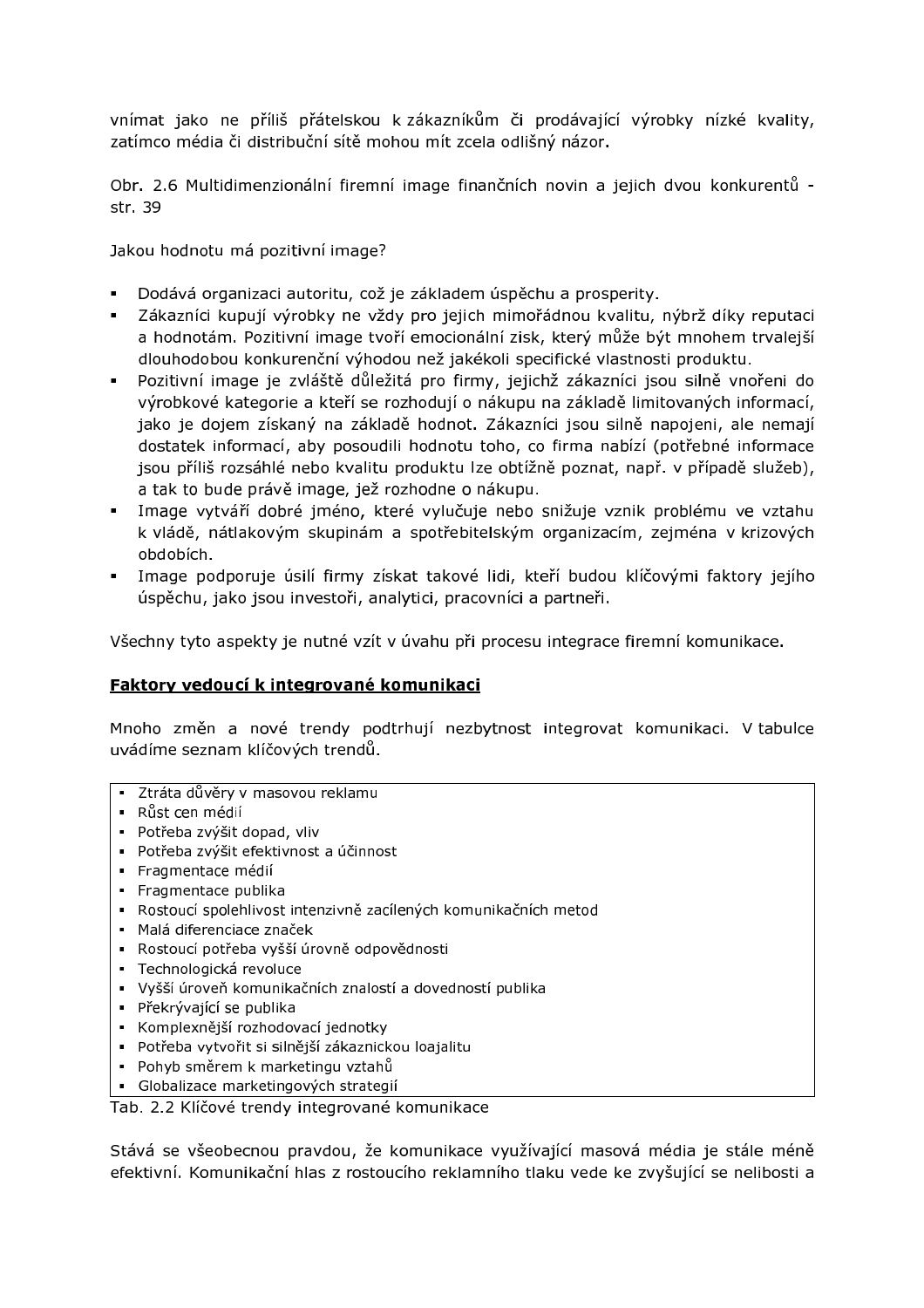nezájmu, a tedy k situaci, kdy reklama využívající tradiční, nediferencovaná a nepersonalizovaná média stále méně přitahuje pozornost - a přesvědčování zákazníka zůstává stranou. Zároveň rostoucí požadavky na reklamu, a tedy i čas médií, vedou k růstu cen. Tradiční komunikace využívající masová média je vhodná především pro vytváření povědomí postojů, ale již méně pro stimulaci poptávky. Potřeba mít takové marketingové strategie, které budou přímo ovlivňovat chování, dále oslabuje atraktivnost tradičních masových médii. A protože se používá stále více médií, kanálů a nástrojů pro získání zákazníka, stává se jejich integrace nezbytnou.

Tradiční masová média lze využít k vytvoření nových forem komunikace, a tak se vyhnout zahlcení reklamou. Jedním z těchto nových typů je reklama doprovázená dalšími informacemi (otázkami, sděleními apod.), již označujeme novým názvem "advetorial" (advertisement + editorial).

Např.: Televizní pořad zavede diváky do obchodního domu, kde upozorňuje na nejnovější módní trendy. V jistém okamžiku pořad zacílí pozornost diváků na značku sponzora programu. Na konci programu se divák dozví informace pouze o daném sponzorovi a také má možnost objednat si katalog, kde najde mnohem více o produktech.

Podobně studio Walt Disney sponzoruje ukázky nových zábavních filmů. Na konci programu je "odhalen" sponzor - firma Buena Vista (distribuční společnost Disneových filmů). Většina zákazníků pochopitelně nic netuší o spojení mezi Disney a Buena Vista. Z příkladu je však zřejmé, že tato nová forma komunikace může vyvolat vážné etické problémy.

Jiným příkladem kreativní komunikace prostřednictvím televize je spojení informací s obchodem pod novým pojmem "informercial" (information + commercial) neboli reklama procházející celým programem. V průběhu informativní části programu je prezentován produkt a zákazník je nabádán k objednávce po telefonu. Tento typ reklamy výrazně orientované na chování se snaží během třiceti minut překonat disproporci mezi neznalostí produktu a jeho následným objednáním.

Hospodářská recese na počátku 90. let měla za následek zvýšení pozornosti věnované nákladům a možnostem efektivnějšího a účinnějšího marketingu. Firmy se zaměřily na krátkodobý časový horizont, a tedy i na přímé, účinné marketingové strategie a takové nástroje, jejichž efektivnost lze trvale sledovat a hodnotit. Následně byla masová média nahrazena jinými komunikačními nástroji s nepochybně větším dopadem na přímé ovlivňování chování jednotlivců, se snazší a přesnější měřitelností účinnosti, jako je např. přímá nebo interaktivní marketingová komunikace. Využívání diverzifikovanějších nástrojů komunikačního mixu vedlo k tomu, že čím více byla média používána a docházelo k jejich fragmentaci, tím silněji rostla potřeba integrace marketingových komunikačních aktivit. Dalším důvodem integrace samostatných komunikačních nástrojů bylo stále obtížnější měření jejich jednotlivých efektů v komunikačním mixu. Hodnocení efektivnosti komunikace se proto orientovalo na techniky jako je monitorování, které hodnotí účinnost celkové kampaně na úrovni značky.

Veřejnost a trhy se stále více oddělují, a proto masová média ztrácejí svou efektivnost a dochází k zacílení na samostatná média. Komunikace se výrazněji orientuje na zákazníka na zužujícím se trhu, přičemž kontakty se zákazníky se rozvíjejí prostřednictvím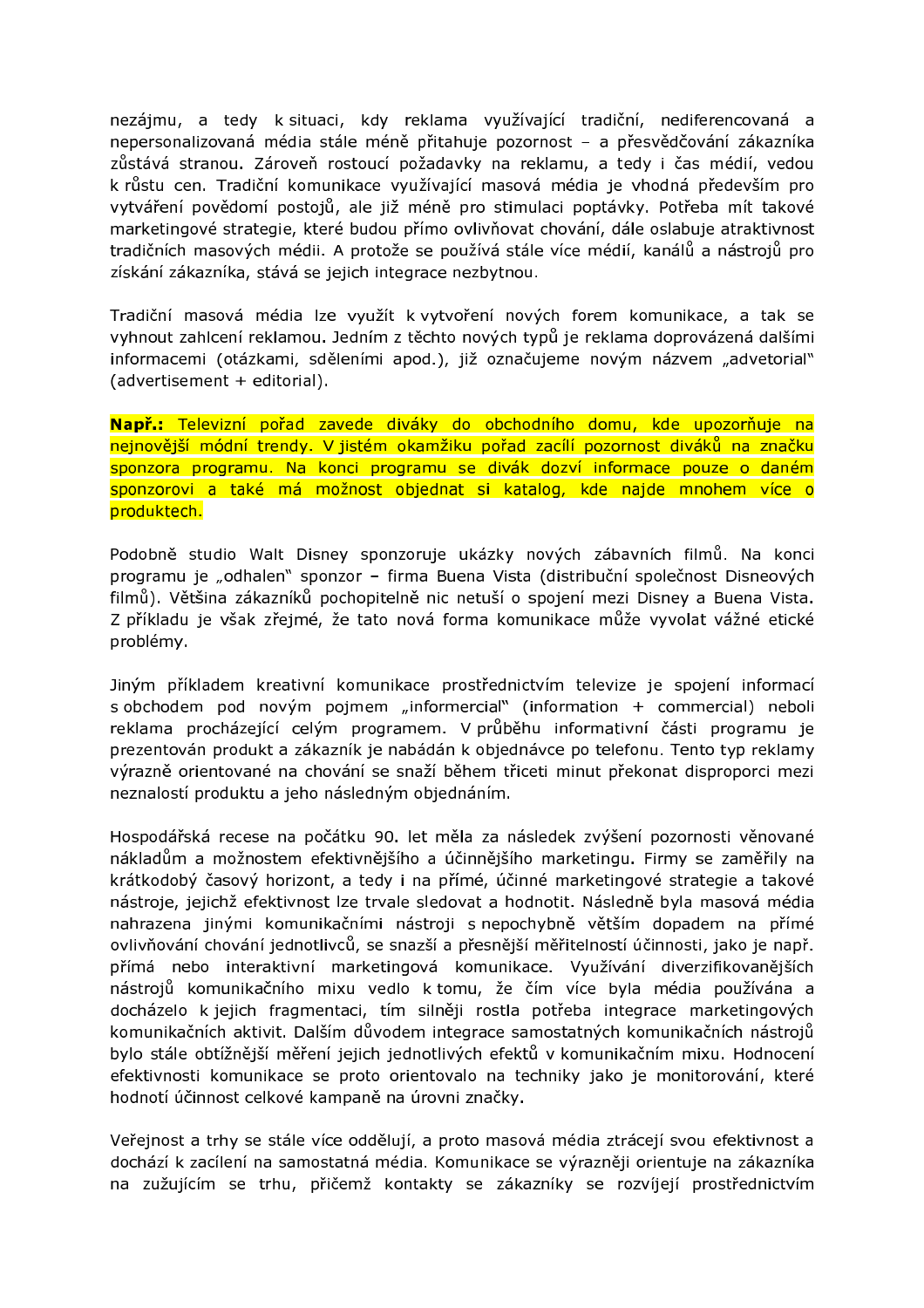multimediálních metod. Zvyšuje se spolehlivost přesně zaměřených reklamních metod, jako jsou databázové techniky nebo televize (kanály přímo orientované na určité cílové skupiny). Integrovaná marketingová komunikace je tedy koordinací různých nástrojů zacílených na rozmanité publikum.

Pracovníci marketingu stále hledají nové, efektivnější způsoby, jak získat publikum. Několik příkladů:

#### Velmi krátká reklama

Americká firma Master Lock zveřejnila reklamu, kterou nelze vypnout a není možné ji ignorovat, protože trvá pouze sekundu. Cílem této mimořádně krátké reklamy bylo zamezit divákům možnost přepnout na jiný televizní kanál. Ačkoli lze pochybovat, zda je možné během tak krátké doby předat nějaké informace, v Master Lock byli přesvědčeni, že to lze za předpokladu, že reklamní agentura, její logo nebo image jsou dobře známé. V rozmezí června a srpna 1998 odvysílala společnost Master Lock 400 sekund této reklamy. Jiná podobná kampaň není známa.

#### Výrobek zdarma výměnou za vystavení se reklamě

Kalifornská multimediální společnost Free-PC nabízí pro 10 000 zákazníků zdarma osobní počítač. Výměnou za tento dárek, tedy PC s přístupem k internetu, musí zákazník souhlasit s tím, že téměř polovina 4,2 gigabitového harddisku je zaplněna reklamou. Na monitoru se objevují reklamní hesla a bannery, které jsou modifikovány, kdykoliv je uživatel on-line. Reklamní agentury vybírají, které informace budou vysílány. Známé firmy, jako je např. Disney či internetový prodejce aut Autobyte! důvěřují tomuto projektu a jsou na seznamu zájemců o reklamu. Teprve čas ukáže, zda budou tito uživatelé ochotni uhradit firmě zbývající náklady, které investovala do počítačů. Ačkoliv to není zas tak nepředstavitelné – jedná se o dlouhodobý trend, který pozorujeme rovněž na trhu mobilních telefonů. Většina poskytovatelů telefonních služeb nabízí mobilní telefony zdarma výměnou za předplatné v jejich síti, a podobně je tomu tak i u internetu. Telefonní operátoři nabízejí hovory s přáteli bez poplatků za předpokladu, že zákazník je ochoten akceptovat přerušování jeho hovorů reklamou každých pět minut. Přestože se tedy zdá, že telefonování přátelům zdarma je velmi atraktivní, teprve budoucnost ukáže. zda bude zákazník ochoten přijmout reklamu jako součást rozhovoru.

#### Pěšáci

Někdy je obtížné motivovat lidi, aby šli do divadla, protože například bydlí daleko nebo to nemají ve zvyku. Belgická společnost Music Hall se pokouší tuto situaci změnit tím, že si najímá "pěšáky". Jsou to lidé, kteří jsou velice společenští, mají mnoho přátel a známých. Cílem jejich činnosti je získat své přátelé a známé, aby šli např. na muzikál Bídníci společně. Jako odměnu získává pěšák slevu na každou vstupenku, kterou si může ponechat nebo rozdělit mezi návštěvníky. Výhoda pro Music Hall je zřejmá: snižuje tak svůj rozpočet na propagaci a získává diváky, kteří by pravděpodobně do divadla nikdy nepřišli.

#### Reklama pro zvířata

V lednu 1999 byla na britském televizním kanálu ITV odvysílána první reklama pro zvířata. Agentura představila v médiích Whiskas a zároveň požádala Angličany, aby pozorovaly odezvu u svých zvířátek. Podle tohoto prvního testu 60 % koček zpozornělo, když slyšely zvuky, které vydávaly myši nebo ptáci, některé kočky šly dokonce k televizi a očichávaly a dotýkaly se obrazovky. Cíl reklamní agentury Saatchi & Saatchi byl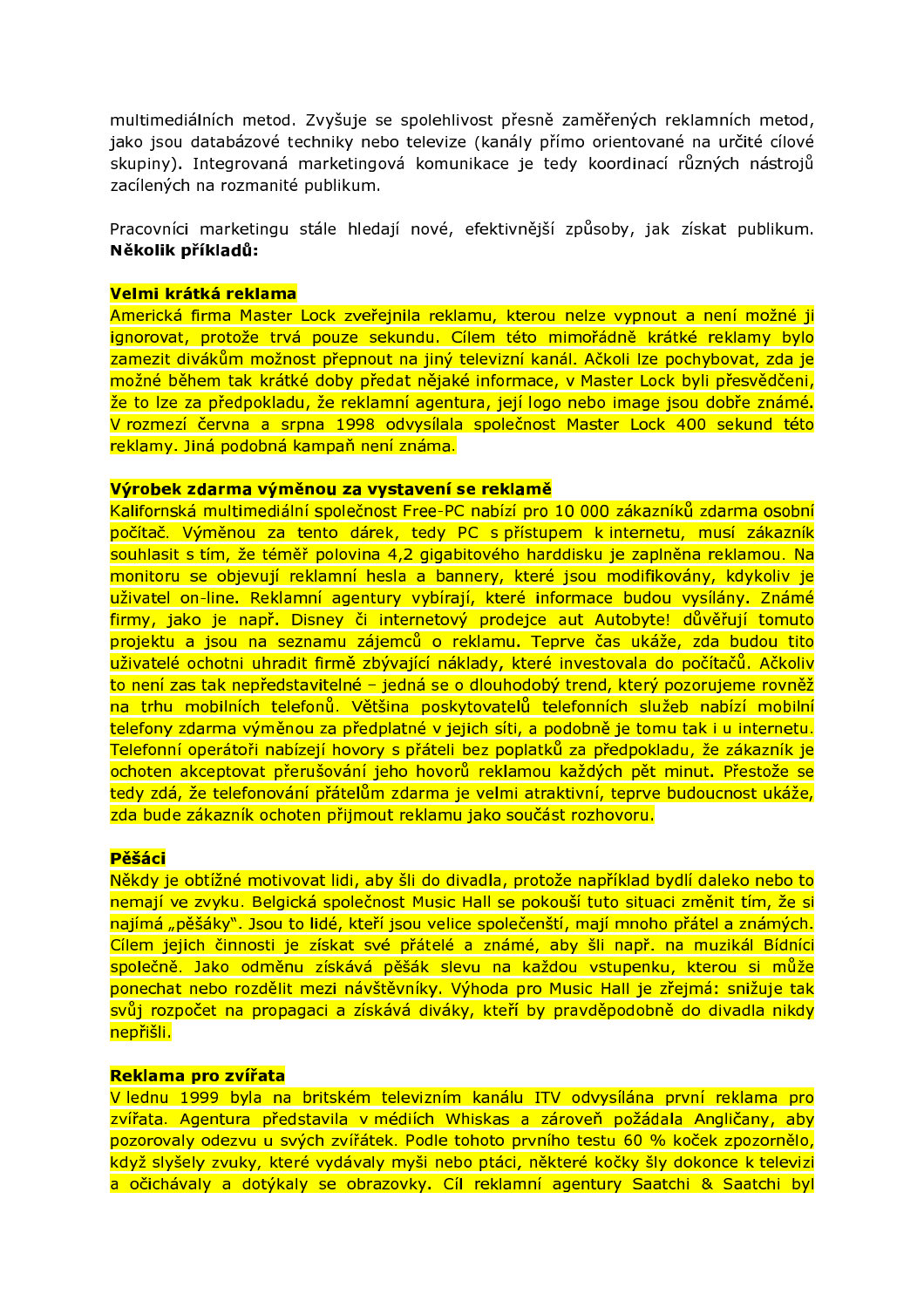dosažen. "Prodat těm, kteří to nebudou jíst, a nasytit ty, kteří to nebudou kupovat". Průzkumové oddělení Whiskas bylo zavaleno odpověďmi a dotazy - mimo jiné i od japonských výrobců, kteří měli zájem o rozšíření kampaně na jejich trh.

Ve vyspělých zemích je většina trhů ve stavu dospělosti. To znamená, že mnoho produktů a značek má podobnou kvalitu. Je-li tedy nízká diferenciace značek, trh vyžaduje diferenciaci prostředků a nástrojů komunikace. Proto mnozí argumentují, že zásadní důvod pro integrovanou marketingovou komunikaci spočívá v tom, že tato komunikace bude jedinou trvalou konkurenční předností marketingových organizací, počínaje 90. léty s pokračováním ve 21. století.

Nové nástroje marketingu a marketingové komunikace jsou výsledkem technologického vývoje a inovací. Databázové technologie a skenování umožňuje hlouběji poznat konkrétního zákazníka, a tedy i způsoby, jak k něm přistupovat. Nástroje interaktivní komunikace, jako je internet, umožnily přímější kontakt mezi udělovatelem a příjemcem. Spolu s prohlubující se komunikační vzdáleností určité části zákazníků se tržní síla stále více posunuje k příjemci a ten rozhoduje, zda sdělení přijme a jak na ně bude reagovat. Marketingová situace se tedy postupně mění od doby, kdy informace a řízení bylo v rukou výrobců, k době nové, v níž je zákazník nejmocnějším subjektem. Lze říci, že integrace je vyvolána zejména nástupem nových technologií a jejich aplikací, jako je např. internet, díky nimž je spotřebitel obtížněji dosažitelný, a firmy jsou tak nuceny k integrovanějšímu postoji, k dílčí a stále více interaktivní komunikaci, která však činí marketingovou komunikaci důvěryhodnější a přesvědčivější.

Organizace stále intenzivněji komunikují s různými skupinami a partnery, kteří se pochopitelně překrývají. Patří mezi ně zaměstnanci, představitelé komunity, kteří mohou být současně dodavateli, mnohé ze skupin partnerů jsou cílovými zákazníky a všichni jsou pak cílem pro masová média. Rozhodovací místa v těchto skupinách jsou stále více komplexnější, což znamená, že je lze oslovit pouze využitím diferencovaných nástrojů a kanálů, není nutné poskytnout stejné sdělení všem, naopak je nutné předat sdělení modifikovaně podle příjemců, ale nikoli rozporné. Mise firmy, její identita a klíčové hodnoty se musejí konzistentně zrcadlit v komunikaci se všemi cílovými skupinami. Integrovaná komunikace je mechanismem pro postup, jak se vyhnout rozporům, komunikujeme-li s těmito překrývajícími se komplexními cílovými skupinami.

Jedním z trendů soudobého marketingu je rostoucí význam posilování loajality zákazníků namísto dřívějšího přitahování a získávání nových. Tento trend také ovlivňuje marketing vztahů a vede k menšímu tlaku na prodej. Integrovaná marketingová komunikace se více zaměřuje na budování dlouhodobých vztahů s cílovými skupinami na základě konzistentní interaktivní komunikace než na agresivní přesvědčování zákazníka, aby koupil produkt dané firmy.

Trhy jsou stále globálnější. Internet, ale také globalizace masových médií a stále intenzivnější vystavení zákazníků a dalších subjektů (stakeholders) stimulům mezinárodní komunikace zvyšuje nutnost konzistence ve všech formách firemní komunikace v rámci všech zemí, na jejichž trzích umísťuje své produkty.

## Úrovně komunikace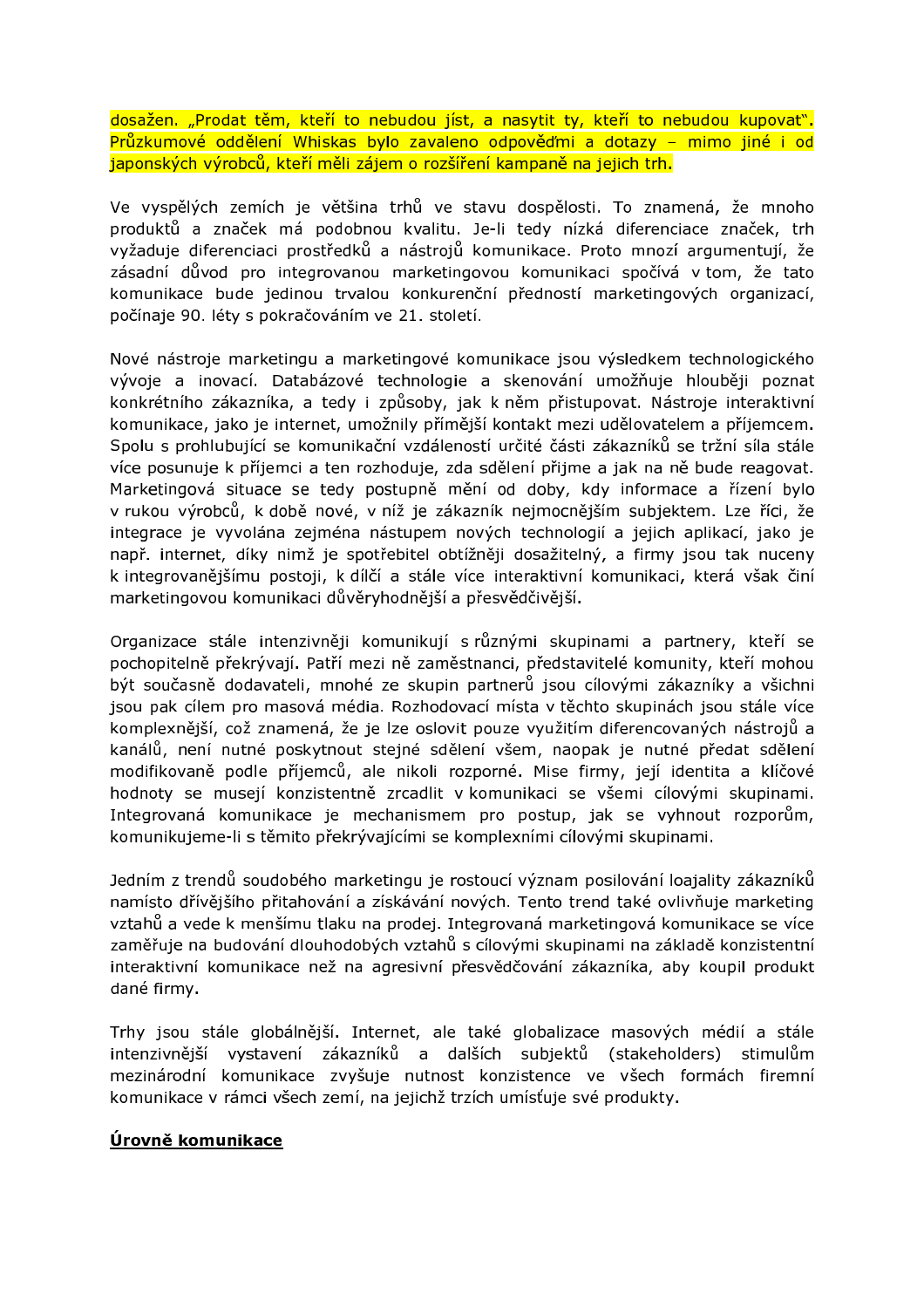Firmy nemohou integrovat své komunikační aktivity ze dne na den. V tomto procesu integrace můžeme rozlišit několik stádií či úrovní:

- Uvědomění  $\mathbf{m}$  .
- Integrace image
- Funkcionální integrace
- <sup>~</sup> \_óóüúïóñøï úïôðûüøð
- Integrace založená na zákaznících
- Integrace založená na partnerech firmy
- Integrace řízení vztahů  $\blacksquare$

Prvních pět úrovní integrace komunikačních aktivit působí především na zákazníka nebo na úroveň marketingové komunikace. První dvě úrovně se zaměřují na stejná sdělení týkající se image a značky prostřednictvím nástrojů marketingové komunikace. Dalším stupněm je funkční integrace všech nástrojů (reklama, podpora prodeje, sponzorování) do odpovědnosti útvaru marketingové komunikace. Ve čtvrté úrovni jsou integrovány marketingová komunikace a public relations do jednoho celku, což umožňuje harmonizovat a vnitřně propojovat sdělení současným i potencionálním zákazníkům. Šestá a sedmá fáze jsou typické spojením firemní a marketingové komunikace do jednoho celku. Firmy totiž nekomunikují pouze se zákazníky (i potencionálními), nýbrž se všemi svými partnery. V plně integrované komunikaci jsou sdělení, nástroje a média zacíleny na všechny partnery firmy a koordinovány, resp. integrovány, do pevného systému konzistentního marketingu vztahů.

Jiný pohled na úrovně integrace rozlišuje čtyři stádia. V první fázi firma definuje svou integrovanou misi, tzn. základní hodnoty a cíle jako základ firemní identity. Od této základní mise lze odvodit řadu dalších charakteristických znaků firmy, specificky ve vztahu k cílovým skupinám. Hovořit jedním jazykem znamená konzistentní integraci mise firmy s jejími dalšími charakteristickými znaky, které mohou být tvůrčím způsobem přetlumočeny do koncepcí či sdělení v určité formě a obsahu. Koncepcí může být téma, klíčové sdělení, specifický styl a heslo. Čtvrtá úroveň je integrace provádění. To vyžaduje jednotnost, co se týče uspořádání, designu, písma, loga, barev, vizuálních poutačů a dalších prvků firemního stylu. Úspěšná IMC vyžaduje vytvoření tohoto "jednoho hlasu" jako výchozího bodu pro integrované koncepce a jejich realizaci.

Úrovně integrace mohou být také definovány podle rozměrů:

- Integrace marketingového komunikačního mixu
- Kreativní integrace
- Vnitrofiremní integrace
- Mezifiremní integrace
- Integrace komunikace zaměřená na interní a externí publikum
- Integrace sjednocené komunikace
- Geografická integrace

Tab. 2.3 Rozměry IMC

V první úrovni jsou integrovány různé prvky marketingového komunikačního mixu a cílem je jejich synergie. Dále je marketingový komunikační mix integrován s ostatními nástroji marketingového mixu. V kreativní integraci jsou témata, uspořádání, design a další vizuální prvky jednotné v různých nástrojích komunikačního mixu. Vnitřní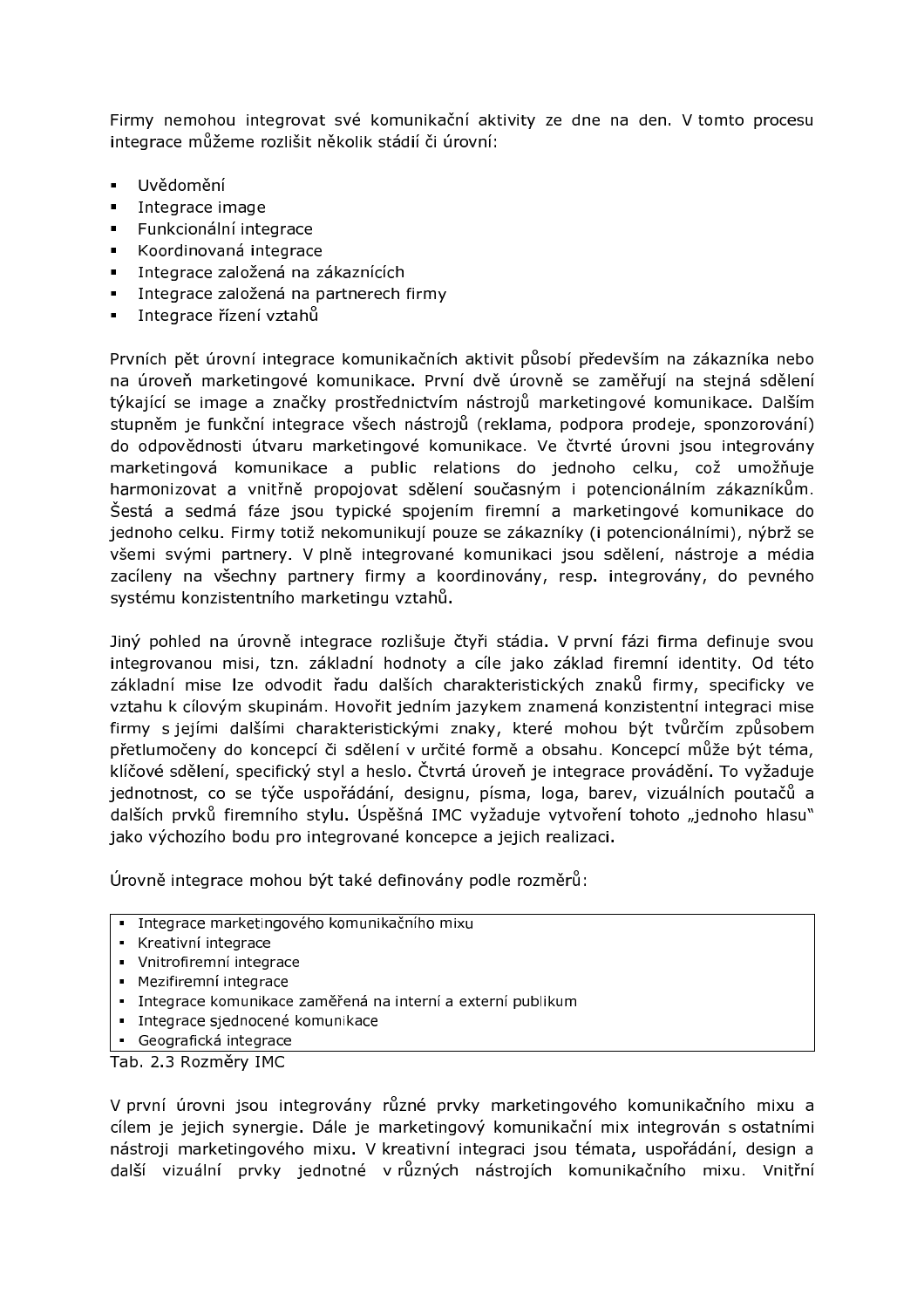organizační integrace znamená, že všichni - jednotlivci a oddělení provádějí komunikaci - se do určité míry integrují.

To vše může představovat fyzickou integraci do jednoho útvaru nebo organizaci a řízení vnitřních komunikačních procesů. V mezifiremní integraci jsou propojeny všechny subjekty podílející se jménem firmy na marketingové komunikaci, jako jsou PR agentury, reklamní agentury či konzultanti pro oblast firemní image. Ti by měli spolupracovat pod vedením oddělení marketingové komunikace firmy, komunikační konzultanti v této fázi postupně poskytují plný servis nebo poradenství po telefonu. Lze tak využívat pouze jednoho konzultanta.

Je tedy zřejmé, že firemní komunikace je mnohem více než komunikace s cílovými skupinami. Vedle nich je celá řada dalších subjektů, kterým je třeba věnovat pozornost. V další fázi dochází k harmonizaci veškeré komunikace se všemi cílovými skupinami. Opravdová integrace nastává tehdy, jsou-li integrovány: firemní identita, reputace, image komunikace a marketing ve vztahu ke všem subjektům a partnerům firmy. Integrace marketingové komunikace v mezinárodní korporaci nebude úplná, pakliže nepůsobí bez ohledu na hranice.

#### Bariéry integrované komunikace

Integrovaná marketingová komunikace se pro mnohé firmy nestala doposud realitou. Existuje mnoho bariér, které tomu stojí v cestě.



Obr. 2.7 Bariéry integrované komunikace

Během minulého vývoje docílily firmy v oblasti marketingové komunikace extrémní specializace. Různé nástroje komunikačního mixu jsou řízeny odděleně, jednotlivci či samostatnými útvary. Tradičně byla strategická síla přisuzována výlučně reklamě, public relations bylo spíše reaktivní záležitostí a podpora prodeje a přímý prodej se využívaly jako taktické nástroje. Specializace byla ceněna a význam integrace přehlížen.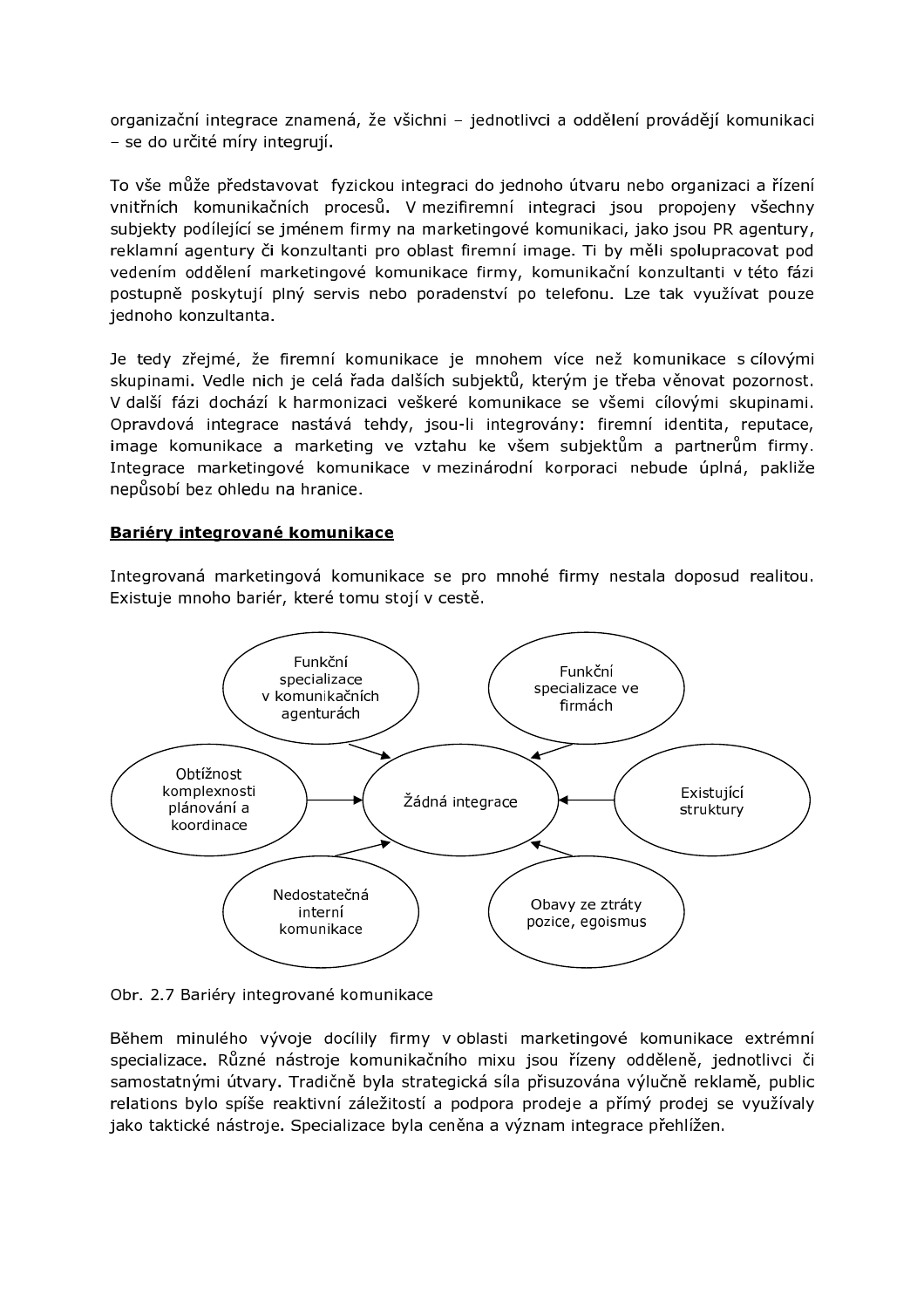Různé nástroje komunikačního mixu jsou tradičně řízeny různými firemními útvary, aniž by byly vzájemně propojeny. Struktura firmy založená na finančních tocích převažovala po mnoho let. Ideje IMC nejsou slučitelné s tradiční hierarchickou strukturou a řízením značky a tyto struktury není snadné změnit. Jak již bylo řečeno dříve, znamenalo by to fyzickou integraci všech komunikačních aktivit do jednoho útvaru, což je vleklá změna a lidé nemají změny v oblibě. Konkurence a egoismus jsou také silnými překážkami pro IMC, protože manažeři se obávají ztráty pozice a i snížení finančního rozpočtu, a tím omezení jejich statutu quo. Ti, co provádějí public relations, také nevítají integraci a často vnímají IMC jako vstup podivných lidí mezi profesionály.

Nejsou-li všechny komunikační aktivity firmy soustředěny do jednoho útvaru, je nezbytné alespoň zajistit předávání informací, komunikaci mezi útvary a koordinaci všech komunikačních aktivit. Často právě nedostatečná interní komunikace a nekomplexnost plánování a koordinace jsou mocnými překážkami IMC.

Studie o firemní, marketingové a interní komunikaci ve 313 firmách v šesti evropských zemích, ukazuje, že mnoho firem ve většině uvedených zemích intenzivně využívá různé nástroje komunikačního mixu (viz. níže uvedená tabulka). V 75 % firem je za komunikační aktivity odpovědný jeden ředitel, v 32 % je to marketingový manažer. V průměru 3,38 manažerů je zapojeno do komunikačních aktivit. Autoři dospívají k závěru. Že roste důležitost interní komunikace. Komunikace je stále organizována na odlišných úrovních a nebylo vysledováno nic, co by naznačovalo změnu k centralizaci či decentralizaci.

| Nástroje           |                 | <b>Belgie</b> | Německo | <b>Francie</b> | Itálie | Španělsko | Velká Británie |
|--------------------|-----------------|---------------|---------|----------------|--------|-----------|----------------|
| Marketing          | reklama         | 64,9          | 96,8    | 83,3           | 79,6   | 77,4      | 92,4           |
|                    | podpora prodeje | 62,2          | 93,7    | 66,7           | 73,5   | 64,5      | 87,3           |
|                    | PR.             | 56,8          | 90,5    | 57,4           | 55,1   | 45,2      | 51,9           |
|                    | přímý marketing | 59,5          | 66,7    | 57,4           | 28,6   | 64,5      | 58,2           |
|                    | sponzorování    | 32,4          | 44,4    | 24,1           | 44,9   | 45,2      | 32,9           |
| Firemní            | PR.             | 78,7          | 96,8    | 74,1           | 83,7   | 90,3      | 75.9           |
|                    | reklama         | 48,6          | 74,6    | 70,4           | 61,2   | 87,1      | 82,3           |
|                    | sponzorování    | 48,6          | 69,8    | 40,7           | 67,3   | 41,9      | 44,3           |
| Interní komunikace |                 | 86.5          | 85.7    | 85.2           | 75.5   | 71,0      | 84.8           |

Tab. 2.4 Užití komunikačních nástrojů v Evropě

Také funkční specializace externích komunikačních agentur a jejich fragmentace do specifických disciplín dále komplikuje proces integrace.

#### Vztahy mezi klientem, agenturou a IMC

Tradičně jsou komunikační agentury funkčně specializovány tak jako jednotlivé útvary firmy, které si najímají jejich služby. Kromě reklamních agentur jsou to konzultanti pro přímý marketing, PR agentury, agentury na podporu prodeje, firmy pro plánování médií, internetoví experti, designéři, apod.

Firmy, které chtějí zavést integrovanou komunikaci, stojí před složitým problémem: najít agenturu, která nabízí, vše "pod jednou střechou" nebo má pracovníky s násobnými specializacemi. V ideálním případě bychom očekávali, že propagační nebo PR konzultanti rozvinou své služby do komplexní podoby, aby mohli poskytovat komunikační podporu v integrované podobě. Přestože je tato potřeba jednotlivými agenturami stále více vnímána a dostávají stále více diferencovaných úkolů, přetrvává řada strukturálních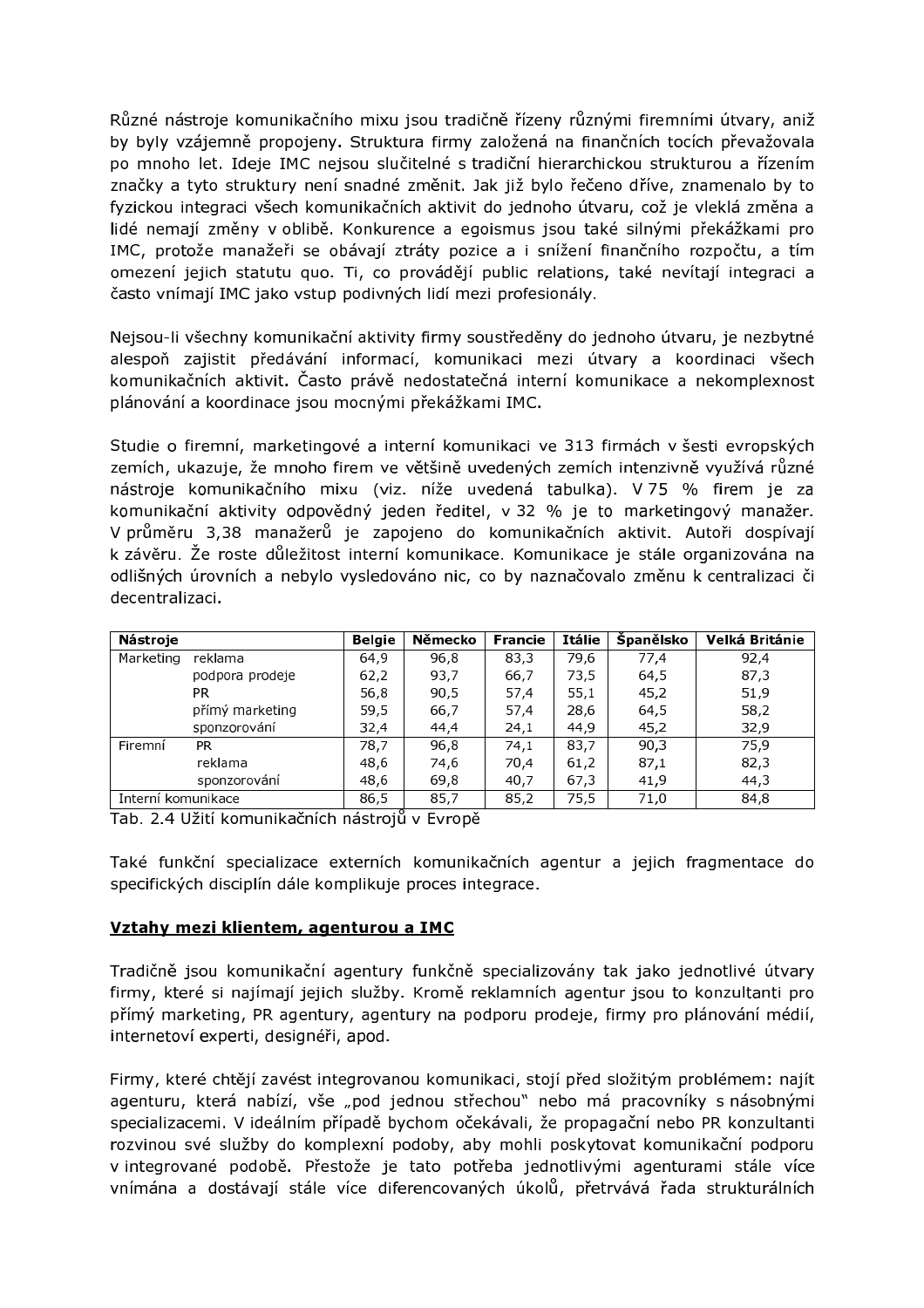problému. Průzkum ukazuje, že v integrovaných agenturách má často vedoucí pozici stále reklama. To znamená, že taková agentura není ve skutečnosti integrovaná, je spíše reklamní agenturou, která občas plní i jiná zadání. Také se zdá, že vyšší úroveň integrace agentury vede k nižší úrovni poskytovaných služeb. Firmy, které hledají špičkové služby pro různé oblasti marketingové komunikace, mohou být na tom lépe, pokud využijí specializovaných agentur a samy si integrují jejich rady a náměty.

Odpověď na otázku, jaké budou vztahy mezi agenturami a klienty a jak budou řízeny v budoucnosti, je neurčitá. Můžeme však předpokládat několik modelů:

- · Firma připraví integrovanou komunikaci a následně hledá specializované experty pro každý komunikační nástroj.
- · Firma tvoří komunikační plán a kontaktuje komunikační agenturu, aby plán realizovala.
- $\blacksquare$  Firma pracuje s jednou integrovanou komunikační agenturou, strategický komunikační plán tvoří společně a agentura ho plně realizuje.
- Firma tvoří plán ve spolupráci s jednou (specializovanou) agenturou (např. reklamní) a agentura potom najímá specialisty na další nástroje komunikace.

Průzkum neodpověděl na otázku, jak jsou vztahy mezi klienty a agenturami v současnosti organizovány a jak se budou vyvíjet v budoucnosti. Každý z výše uvedených modelů můžeme nalézt v různých firmách.

V uvedené tabulce je závěrečná prezentace názorů dvaadvaceti novozélandských firem (klientů komunikačních agentur) a dvaceti komunikačních agentur (v tomto případě reklamních) na faktory, které rozvíjejí nebo brání IMC:

| Názor                                                                                                                                                                        | Agentury | Marketéři | t-test |
|------------------------------------------------------------------------------------------------------------------------------------------------------------------------------|----------|-----------|--------|
| komunikace<br>klientům<br>integrované<br>Program<br>poskytuje<br>odborné expertizy, které nejsou k dispozici v rámci firmy.                                                  | 7,04     | 9,10      | 0,001  |
| Využívání pouze jedné agentury pro všechny aktivity<br>umožňuje klientům pocítit vlastní význam.                                                                             | 5,83     | 6,57      | 0,289  |
| Reklamní<br>odpovědná<br>agentura<br>integrovanou<br>za<br>marketingovou komunikaci může nabídnout rychlejší řešení.                                                         | 5,54     | 6,90      | 0,048  |
| Program integrované komunikace prováděný pouze jednou<br>agenturou dovoluje firmě větší možnost kontroly rozpočtu.                                                           | 5,92     | 8,20      | 0,000  |
| Integrovaný komunikační program může omezit komunikační<br>problémy, jež vznikají v případě více agentur.                                                                    | 7,21     | 8,24      | 0,058  |
| Integrovaný komunikační program umožňuje<br>klientům<br>konsolidovat odpovědnosti a tím snížit potřebné zdroje.                                                              | 6,17     | 7,57      | 0,021  |
| Integrovaný marketingový program bude vyžadovat méně<br>porad a tím zvyšuje efektivnost využití času klientů.                                                                | 5,92     | 7,29      | 0,019  |
| Integrovaný komunikační program velmi posílí závislost<br>klientů na jednom dodavateli (riziko).                                                                             | 3,92     | 4,95      | 0,142  |
| může<br>Integrace sjednou agenturou<br>silnější<br>vyvolat<br>konkurenci mezi agenturami.                                                                                    | 4,33     | 4,90      | 0,451  |
| Integrované agentury nemusejí být na nejvyšší úrovni<br>schopností a kreativity ve všech oblastech jako je reklama,<br>podpora prodeje, public relations a přímý marketing.  | 7,71     | 6,81      | 0,143  |
| Klienti si přejí rozhodovat "co a jak" v integrovaných<br>komunikačních programech, kdežto externí agentury se<br>naopak snaží tuto kontrolu omezovat.                       | 4,42     | 4,80      | 0,564  |
| Integrované komunikační programy mohou reklamním<br>poskytovat<br>příliš<br>velkou<br>agenturám<br>kontrolu<br>nad<br>marketingovou komunikací mezi firmou a jejími klienty. | 2,96     | 3,33      | 0,506  |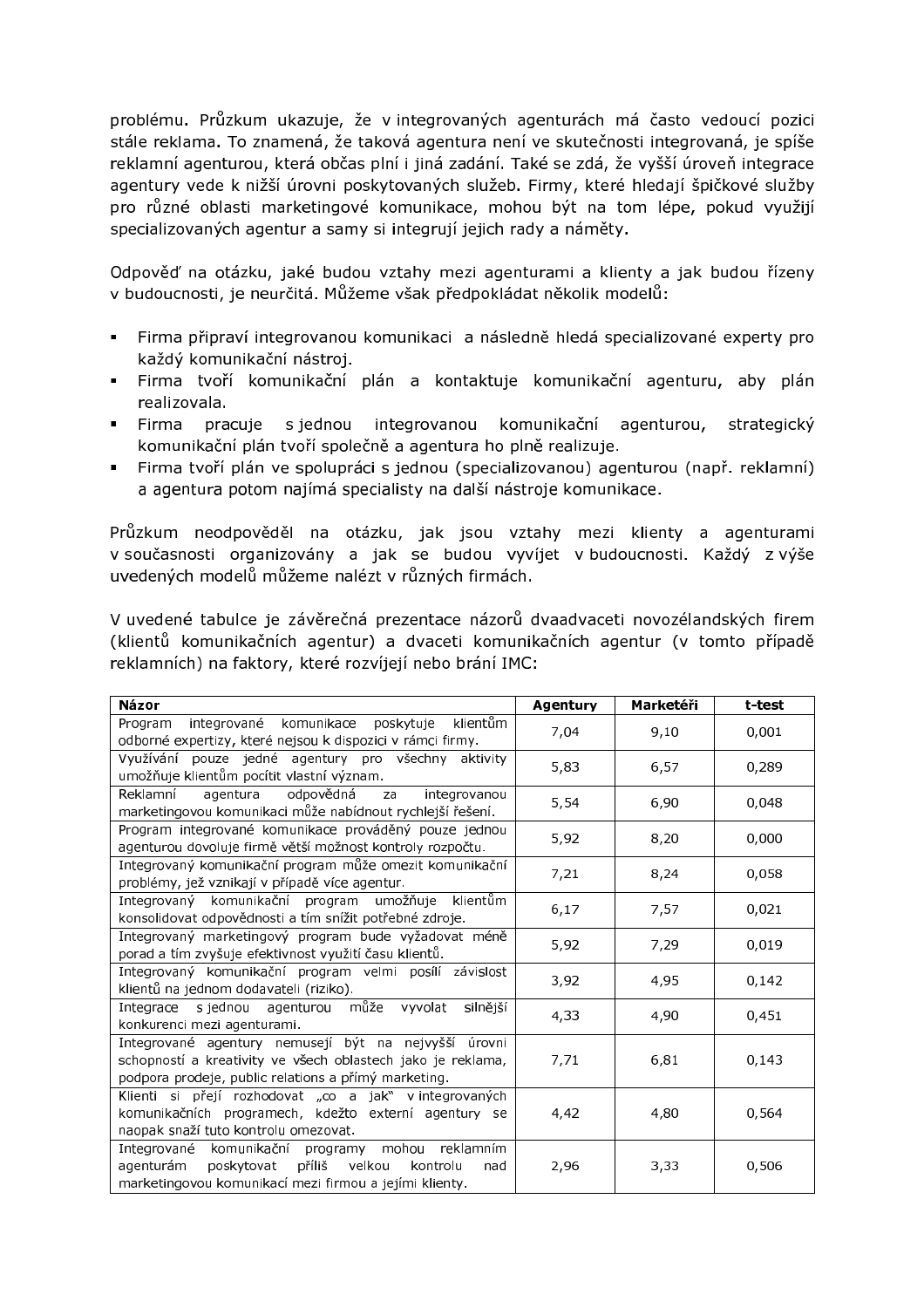Tab. 2.5 Názory agentur a marketérům na faktory podporující a limitující IMC

Jsou zmíněny pouze ty výsledky, jež se týkají vztahů mezi klienty a agenturami. Závěrem lze konstatovat, že pomineme-li určité rozdíly, reklamní agentury a jejich klienti se shodují ve většině hlavních aspektů IMC.

## Plán integrované komunikace

Různé komunikační nástroje jsou součástí integrovaného marketingového komunikačního mixu v závislosti na plánu komunikace, který je součástí strategického marketingového plánu. Jednotlivé kroky při tvorbě komunikačního plánu jsou zobrazeny v této tabulce:

- Analýza situace a marketingové cíle: Proč?

- Cílové skupiny: Kdo?
- Komunikační cíle: Co?
- Nástroje, techniky, kanály a média: Jak a kde?
- Rozpočet: Kolik?
- · Měření výsledků: Jak efektivně?

Tab. 2.6 Komunikační plán

Protože marketingová komunikace musí být součástí strategického marketingového plánu, prvním krokem je analýza prostředí marketingové komunikace a posouzení, kam bychom měli umístit marketingové komunikační aktivity. Z této analýzy také vyplyne, jaké jsou cílové skupiny, cíle a úkoly marketingové komunikace. Dále musíme dohodnout, jaké máme k dispozici nástroje, techniky a média a jak je využijeme. Na základě toho se připravuje rozpočet a realizace plánu. V průběhu realizace musíme sledovat a měřit efektivnost kampaně (podrobněji v následujících přednáškách).

# 3. Tvorba komunikačního mixu

Koncepce integrované marketingové komunikace říká, že firma musí pečlivě kombinovat komunikační nástroje a vytvořit koordinovaný komunikační mix. Jak ale určit, který mix je nejvhodnější? I firmy v jednom odvětví se ve svých přístupech k tvorbě komunikačního mixu značně liší.

Např. Firma Avon vydává nejvíce zdrojů na osobní prodej a přímý marketing, zatímco společnost Revlon investuje nejvíce do spotřebitelské reklamy. Compaq Computer se spoléhá na reklamu a podporu maloobchodu, zatímco Dell Computer praktikuje přímý marketing.

Nyní se soustřeďme na faktory, které ovlivňují výběr komunikačních nástrojů.

Každý komunikační nástroj má jedinečné vlastnosti a náklady na něj se liší. K rozhodování o vhodném komunikačním mixu je tato znalost podmínkou.

#### Reklama

Reklama je schopna ovlivnit vysoký počet geograficky rozptýlených zákazníků s nízkými náklady na kontakt, dále umožňuje prodávajícímu podle potřeby opakovat jeho sdělení.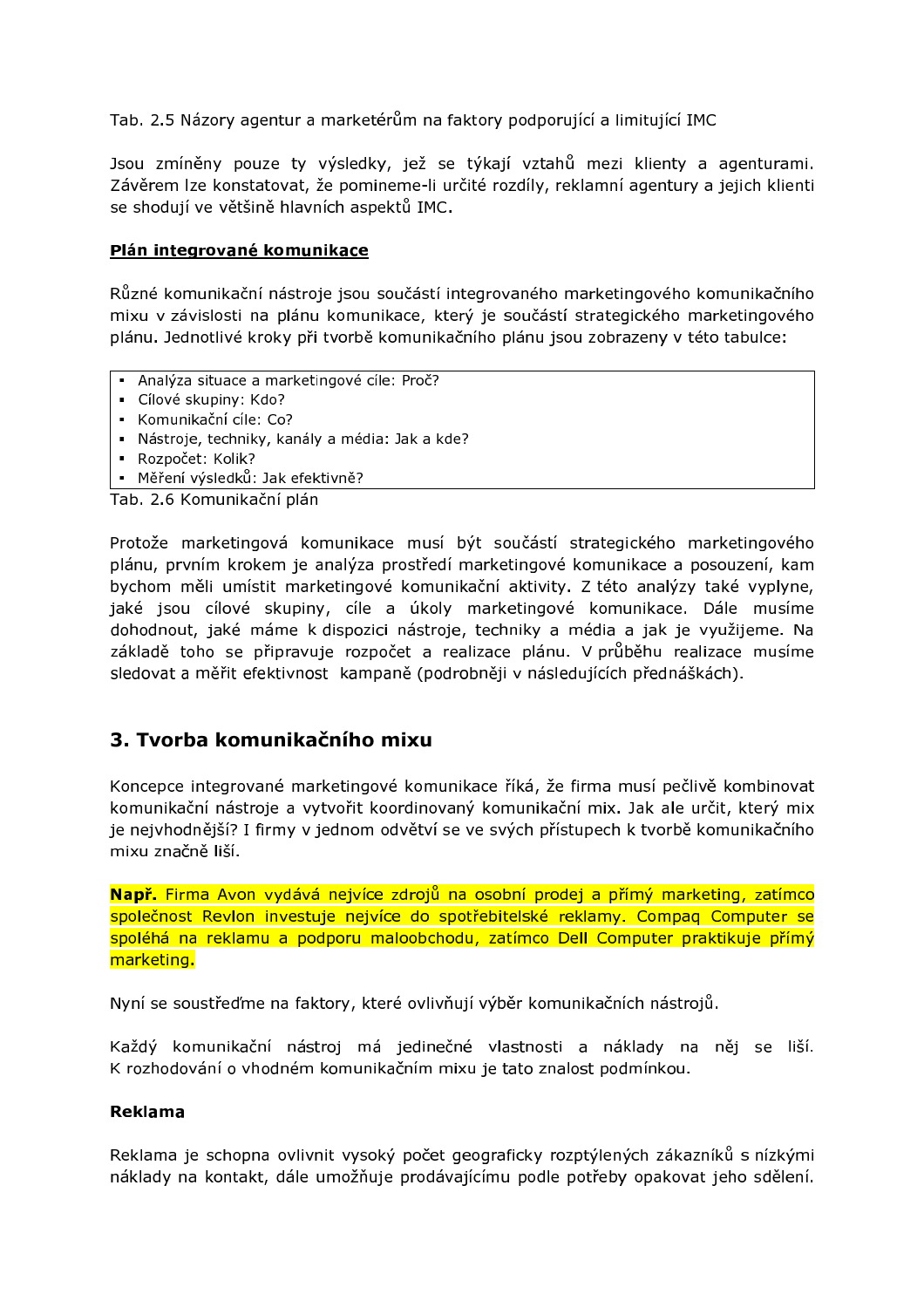Televizní reklama zasáhne obrovské množství lidí. Více než 131 milionů Američanů sleduje Super Bowl, 72 milionů lidí se dívalo na poslední ceremonii udělování Oscarů apod. "Chcete-li oslovit skutečně široké publikum, musíte využít televizního vysílání." uvádí řídící pracovník z oboru reklamy. Dodává: "Ať už kdokoliv nabízí cokoliv, musí si urychleně získat pozornost. To se týká nového výrobku, nové reklamní akce, nového filmu. Televizní vysílání - to je prostě ta nejlepší výstava ve městě!".

Reklama rovněž vysílá i pozitivní informace o velikosti, popularitě a úspěšnosti firmy. Vzhledem k veřejné povaze reklamy mají zákazníci tendenci zabývat se více produkty podporovanými reklamou. Reklama je velmi nákladná, ale dovoluje firmě popularizaci produktů uměleckou vizualizací, tiskem, zvuky a barvami. Dá se využít jednak k budování dlouhodobého image produktu (např. Coca-Cola), jednak může rychle podpořit prodeje (např. obchodní dům oznamuje víkendové slevy).

Reklama má ovšem řadu nedostatků. Ačkoliv rychle zasáhne vysoký počet osob, je neosobní a pouze jednosměrná (směrem k publiku), nedokáže přinutit k pozornosti a reakci. Navíc je finančně náročná. I když některé její formy, například novinová a rozhlasová reklama, mohou vystačit s menším rozpočtem, jiné formy, např. televizní spoty, vyžadují daleko více prostředků.

## Osobní prodej

Osobní prodej je v určitých stádiích nákupního procesu nejúčinnějším nástrojem, zvláště při budování preferencí, vytváření přesvědčení a při vlastním nákupu. Jedná se o osobní interakci mezi dvěma nebo více lidmi, takže každý z nich může sledovat vlastnosti a potřeby toho druhého a korigovat další kroky. Osobní prodej také umožňuje vytváření různých vztahů od náhodných kontaktů po skutečná přátelství. Výkonný prodejce dokáže vzbudit a udržet zákazníkův zájem a přetvořit jej ve skutečný vztah. Při osobním prodeji kupující cítí větší potřebu naslouchat a reagovat, i když nakonec řekne: "Děkuji, ne."

Tato unikátní vlastnost osobního prodeje není levnou záležitostí. Prodejce zabývající se přímým prodejem musejí mít s firmou dlouhodobé vztahy. Zatímco reklamu lze okamžitě zastavit, redukovat počet prodejců není tak jednoduché. Osobní prodej je také nejdražším komunikačním nástrojem, který firmu stojí přibližně 170 dolarů na jedno obchodní jednání. Americké firmy tak vynaloží na osobní prodej trojnásobek svých výdajů na reklamu.

#### Podpora prodeje

Podpora prodeje zahrnuje široký sortiment nástrojů, jako jsou kupóny, soutěže, slevy, prémie a další, které mají většinou velmi specifické vlastnosti. Přitahují pozornost zákazníků, silně je podněcují ke koupi a mohou dramaticky zvýšit upadající prodej. Podpora prodeje podporuje a odměňuje rychlou reakci - reklama říká: "Kupujte náš produkt!", zatímco podpora prodeje vybízí: "Kupte jej ihned!" Podpory prodeje mají obecně krátký život a nejsou tak účinné v budování dlouhodobé preference značky jako reklama nebo osobní prodej.

#### Vztahy s veřejností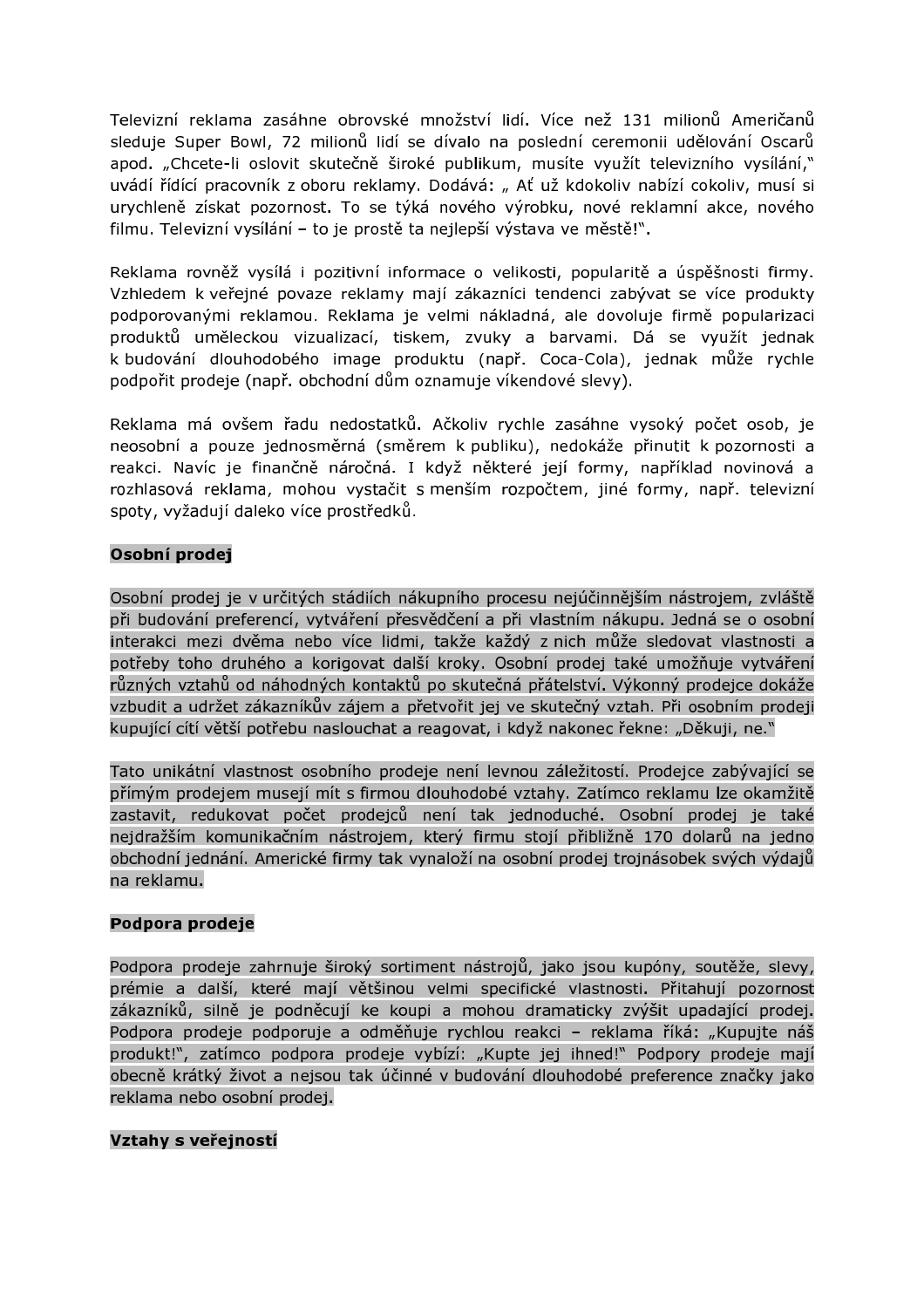Nástroje pro vytváření vztahů s veřejností (public relations) jsou působivé - nové příběhy, zajímavé články a události se zdají čtenářům a divákům mnohem věrohodnější než reklamy. V rámci public relations firma dokáže oslovit mnoho perspektivních zákazníků, na které reklamy nebo prodejně zaměřená komunikace nepůsobí, některé raději přijmou zprávu či novinku než přímou nabídku ke koupi. Prostřednictvím public relations mohou firmy spolu s reklamou lépe dosáhnout výrazného efektu. Firmy často public relations podceňují anebo o vztazích s veřejností přemýšlejí jen jako o nadstavbě komerční komunikace. Dobře promyšlená kampaň v této oblasti propojená s ostatními prvky komunikačního mixu však může být velmi účinná i hospodárná.

## Přímý marketing

Všechny velmi různorodé formy přímého marketingu (direkt marketing), jako jsou např. telefonický marketing, přímé zásilky (direkt mail) či on-line marketing, mají společné čtyři charakteristiky. Přímý marketing je neveřejný, bezprostřední a přizpůsobený, sdělení je adresováno konkrétní osobě, lze je připravit velmi rychle a upravit je tak, aby oslovilo konkrétní zákazníky. Je také interaktivní - umožňuje dialog mezi marketingovým týmem a zákazníkem. Sdělení lze měnit podle reakce zákazníka. Přímý marketing je vhodný k přesně cíleným aktivitám a k budování individuálního vztahu se zákazníkem.

O všech těchto jednotlivých druzích komunikačních nástrojů se podrobně rozepisujeme v dalších přednáškách.

#### Komunikační strategie

Dvěma základními komunikačními strategiemi jsou tzv. strategie "push" a "pull". Ty se liší důrazem na určité komunikační nástroje.

Strategie "push" znamená "protlačiť" produkt distribuční cestou k zákazníkovi. Výrobce směřuje marketingové aktivity (v prvé řadě osobní prodej a podporu prodeje) k jednotlivým článkům distribučního řetězce s cílem přesvědčit je, aby zařadily produkt do svého sortimentu a podporovaly jej u konečných zákazníků.

Ve strategii "pull" výrobce směruje marketingové aktivity (primárně reklamu a spotřebitelské podpory prodeje) na konečné zákazníky s cílem prodat produkt. Pokud je strategie účinná, zákazníci produkt poptávají u obchodníků a ti jej pak dále poptávají u výrobce. U této strategie zákazník "protahuje" produkt distribuční cestou.

Některé firmy na průmyslových trzích používají pouze strategie "push", zásilkové služby pouze strategie "pull". Většina velkých firem kombinuje oba přístupy.

Např. Firma Kraft využívá reklamu v médiích a spotřebitelské podpory k "protažení" (pull) produktů a osobní prodej spolu s podporami obchodních mezičlánků k "protlačení" (push) distribuční cestou.

Při přípravě komunikačního mixu je třeba zvažovat řadu faktorů, jako jsou druh zboží, trh a fáze cyklu životnosti produktu. Značné rozdíly nalezneme mezi postupem firem na spotřebním trhu (B2C) a na trhu průmyslovém (B2B). Na trhu typu B2C firmy častěji užívají strategii "pull" a vynakládají tak mnohem více prostředků na reklamu, následovanou podporou prodeje, osobním prodejem a public relations. Naopak trh B2B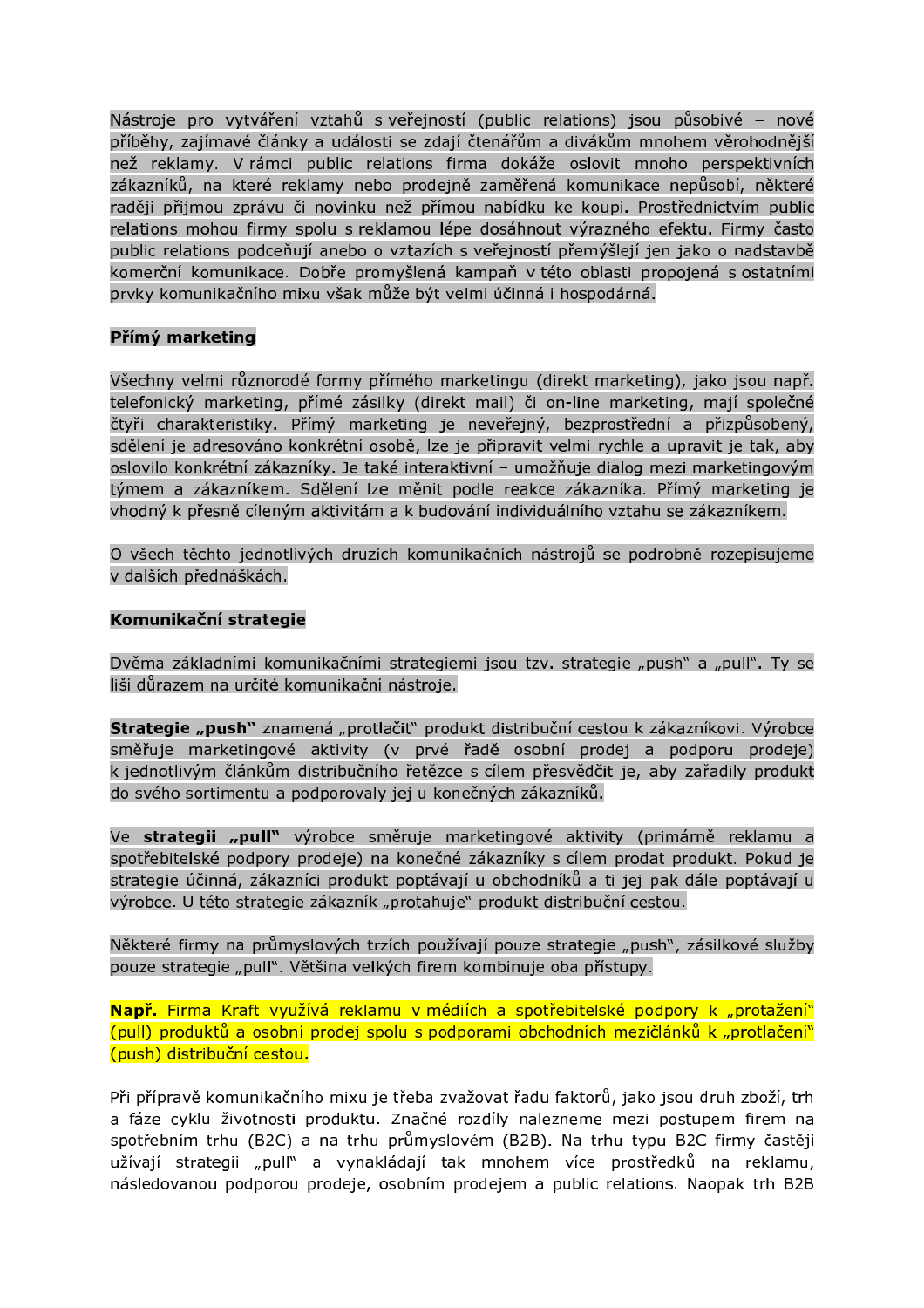má tendenci zaměřovat se spíše na strategii "push" a investuje do osobního prodeje, podpor prodeje, reklamy a public relations. Obecněji řečeno, osobní prodej je vhodný spíše pro drahé zboží s menším počtem větších zákazníků.



Obr. 3.1 Komunikační strategie "push" a "pull"

# 4. Mezinárodní komunikační strategie

Firmy mohou buď použít již existující strategie komunikační politiky, které uskutečňují na tuzemském trhu, nebo je adaptovat pro každý místní trh. Za příklad si můžeme vzít reklamy.

Některé globální firmy využívají po celém světě stejných reklamních témat. Firma IBM Global Services rozšířila po celém světě svůj slogan "Jsme lidé, kteří přemýšlejí. Jsme lidé, kteří své myšlenky uskutečňují. Jsme lidé, kteří dokáží vyřešit váš problém!"

I ve vysoce standardizovaných sděleních je však často nezbytné provést drobné úpravy s ohledem na jazyk nebo kulturní odlišnosti.

Např. Když firma Heinz Pet Food uvedla na ruský trh potravinový výrobek pro kočky 9 Lives, využila standardizovanou reklamu se svým osvědčeným kocourem Morrisem. Brzy se ale ukázalo, že tento kocour není na ruském trhu dobře přijat a že Rusové by dali přednost nějaké mohutnější kočce, která by "vypadala zdravěji". V reklamě i na obalech konzerv byla posléze využita nová kočka.

Často je též nutno měnit i barvy. Růžová barva v Latinské Americe asociuje smrt, bílá je v Japonsku barvou smuteční, zelená je Malajsii spojována s malárií. Někdy je třeba změnit i samotné názvy výrobků.

Např. Ve Švédsku musela firma Helena Curtis změnit název svého šamponu Every Night Shampoo na Every Day Shampoo (šampon pro každý den), protože lidé si tu myjí vlasy spíš ráno než večer. Firma Kellogg musela ve Švédsku rovněž změnit název svých cereálií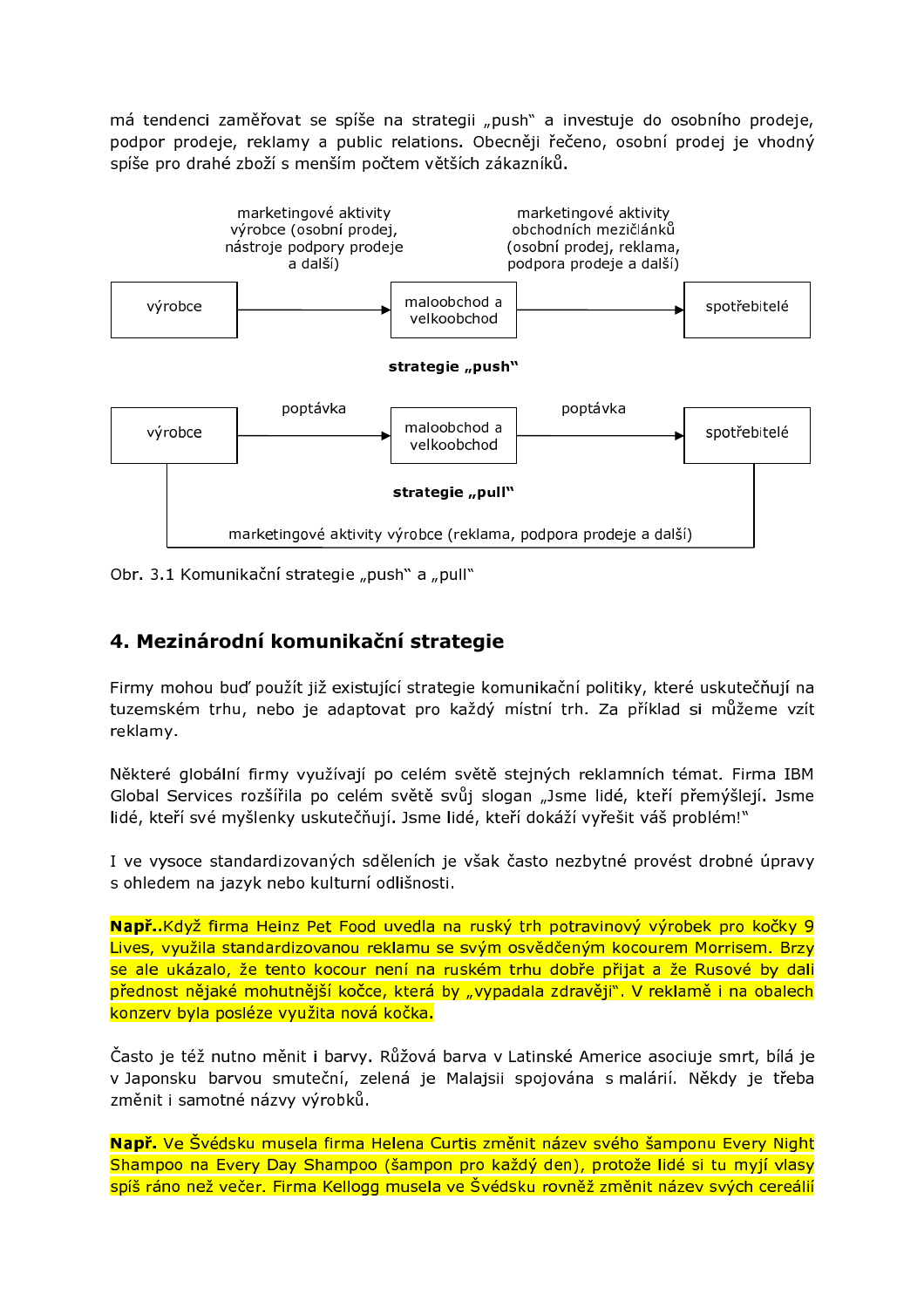Bran Buds, protože v rychlé výslovnosti dochází ke kuriózní záměně (farmář, který shořel).

Řada firem dává přednost strategii adaptace komunikační politiky, tj. adaptované komunikaci. Adaptovaná komunikace je globální komunikační strategie, která zcela přizpůsobuje reklamní sdělení dílčím (místním) trhům.

Např. Firma Kellogg v reklamách v USA zdůrazňuje chuť a výživnost svých cereálií ve srovnání s výrobky konkurence. Ve Francii firma naopak přesvědčuje francouzské spotřebitele, kteří příliš nepijí mléko a jedí k snídaní málo, že cereálie jsou především chutné a zdravé. V Indii dávají přednost bohaté, teplé snídani. Firma Kellogg se snaží přesvědčit indické zákazníky, že zdravější je lehčí a výživnější strava. V Americe, ve Velké Británii a na Středním a Dálném Východě prodává Coca-Cola nápoj Diet Coke, v jiných regionech užívá pro svůj nápoj název Coke Light. V Latinské Americe a ve španělsky mluvících zemích reklama na Coke Light představuje tento nápoj jako předmět nějakého přání nebo touhy, nikoliv jako nápoj dietní. Podle manažera zodpovědného za značku Diet Coke positioning zdůrazňující právě splněné přání popírá výzkum, podle kterého je značka Cola Light v jiných částech vnímána jako značka povzbuzující sexuální sebevědomí.

Je třeba se přizpůsobovat i médiím, sdělovací prostředky nejsou přístupny reklamě ve všech zemích ve stejné míře. Reklamní čas v televizním vysílání je v Evropě často limitován. Ve Francii nelze vysílat reklamy déle než čtyři hodiny denně. Televizní reklamy jsou nepřípustné ve skandinávských zemích. Reklamní agentury si musejí zakoupit vysílací čas často měsíce předem a v mnoha případech nemohou určit, kdy přesně bude reklama vysílána. I časopisy nebo noviny se mohou v přístupu v reklamě lišit. Významný prostor poskytují časopisy v Itálii, v Rakousku je naopak velmi omezený. Noviny mají celonárodního charakter ve Velké Británii, ve Španělsku je důležitý především místní, regionální tisk.

Jak jsme již uvedli výše, řada firem má značné problémy s překonáváním jazykových bariér. Někdy problémy s nevhodným překladem vyústí v rozpaky, jindy končí naprostým neúspěchem na trhu. Zdánlivě neškodné názvy značek či reklamní slogany mohou mít, jsou-li nesprávně přeloženy, zcela jiný nebo skrytý význam. Nepozorný překlad může zahraniční zákazníky doslova i urazit.

Např. Jedna tchaj-wanská firma se pokusila instruovat dětské zákazníky, kteří dostali jako dárek garáž pro autíčka, následujícím způsobem: "Než začnete hračku používat, přilepte vjezdovou plošinu podle přiloženého návodu. Až ji přilepíte, konečně si můžete hrát. Potom plošinu již znovu odlepovat nemusíte!" Řada firem se při působení na zahraničním trhu dopouští obdobných triviálních chyb.

Chybné překlady mohou poznamenat i významné značkové výrobky.

Např. Když Coca-Cola v roce 1920 poprvé uvedla svůj nápoj na čínský trh, vyslovené znaky zněly jako název výrobku. Ve skutečnosti však znamenali: "Dopřejte si voskového pulce!" Nyní jsou znaky sestaveny tak, že jejich obsahem je "štěstí v ústech".

I výrobci automobilů mají svou zkušenost s jazykovými omyly. Značka automobilů Chevy's Nova ve španělštině znamená: "To nejede!" Firma General Motors změnila název